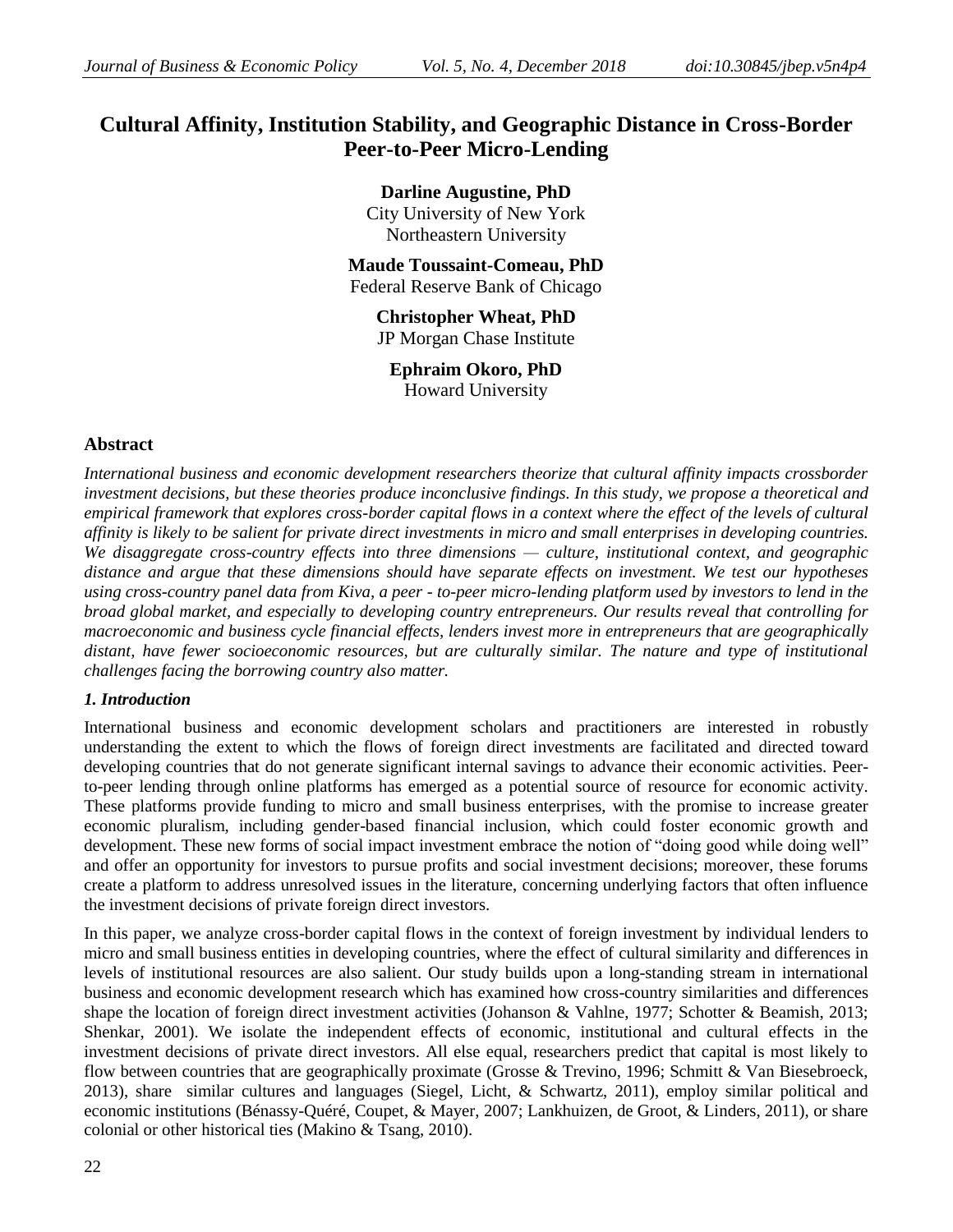However, empirical tests of these claims have produced mixed results. While some studies find that foreign direct investments tend to flow across countries with similar markets (Berry, Guillén, & Zhou, 2010; Dow & Ferencikova, 2010; Erramilli, 1991; Grosse & Trevino, 1996; Kogut & Singh, 1988; Razin, Sadka, & Tong, 2008) others find no support (Shenkar, 2001; Tihanyi, Griffith, & Russell, 2005) or limited support (Schotter & Beamish, 2013) for this claim.

Researchers have offered at least two sets of explanations for inconclusive empirical support for the oretical frameworks that predict foreign direct investments flow based on similarity or cultural affinity of cross-country markets. One set of theories focus on the dimensionality of cross-country differences and similarities. Many empirical studies of the effect of cross-country differences and similarities on foreign direct investment behavior (Benito & Gripsrud, 1992; Lankhuizen et al., 2011) measure cross-country differences using a one-dimensional measure (eg., firm entry into a host country such as the United States) proposed by Kogut and Singh (1988). A number of recent studies critique this one-dimensional approach and argue that countries may vary along multiple dimensions, each of which may have an independent impact on cross-border investment decisions (Berry et al., 2010; Dow & Karunaratna, 2006; Shenkar, 2012). These multi-dimensional conceptualizations allow for the possibility that cross-country differences produce variance on investment outcomes.

Another set of theories examines the empirical context of existing research that may obscure the effects of crosscountry differences on cross-border firm investment due to its focus on flows of capital resulting from the investment behavior of large multinational enterprises (MNEs). Large MNEs can dedicate significant resources to analyzing foreign investment decisions, and are comparatively likely to make economically large foreign investments. These firms are also more likely to face scrutiny from their own investors. As a result, large MNEs are particularly subject to strong profit-maximization norms that can significantly mute the effect of many dimensions of cross-country differences in investment decisions (e.g. Siegel et al., 2011, p. 621).

This paper contributes to the private foreign direct investment literature by attempting to shed new light on crosscountry differences as predictors of cross-border capital flows. We discuss prior studies that have disaggregated cross-country differences (Berry et al., 2010; Dow & Karunaratna, 2006) and identify three distinct dimensions of cross-country differences: cultural similarity, differences in levels of socio-economic resources and geographic distance. Second, we explore cross-border capital flows in the context of private lenders' investments in micro and small business entities in developing countries, where the effect of cultural similarity and differences in levels of cultural resources is likely to be salient. We propose and test hypotheses using data from Kiva, a peer-to-peer micro-lending platform. The Kiva platform offers 3 key features that are relevant to this study: (a) investments in these platforms are likely to flow across borders, including (more heavily) toward developing country entrepreneurs; (b) investments are likely to be made by individual investors with sufficient discretion to be affected by cross-country differences; and (c) they have some degree of concern regarding the economic efficiency of their investments, consistent with traditional foreign direct investment premises. We explore loans funded between 2006 and 2010, a period which proceeds and includes the 2008-2010 global financial shocks, and offers strong variability in inflows of foreign capital, allowing us to isolate the global business cycle effects from investors' decisions, given their preferences. The results reveal that controlling for international macroeconomic business cycle effects, differences among countries, and opportunity maximizing motives, lenders are more likely to invest in a broader market as measured by countries that are geographically distant, and consistent with the social motives of private investors. Also, these patrons are more likely to invest in entrepreneurs in countries that have fewer socioeconomic resources but are culturally similar to theirs. After discussing these results, we conclude with a discussion of potential policy implications and directions for future research.

# *2. Peer-to-peer micro-lending structure and mechanisms*

The peer-to-peer micro-lending infrastructure is a key institution through which entrepreneurial firms gain access to capital. Peer-to-peer micro-lending platforms allow individuals worldwide to identify specific entrepreneurs for investment in their enterprises.

These platforms gained prominence with the founding of Kiva in 2005 and Babyloan in 2006. Both Kiva and Babyloan incorporate traditional microfinance organizations as intermediaries that work directly with developing country entrepreneurs.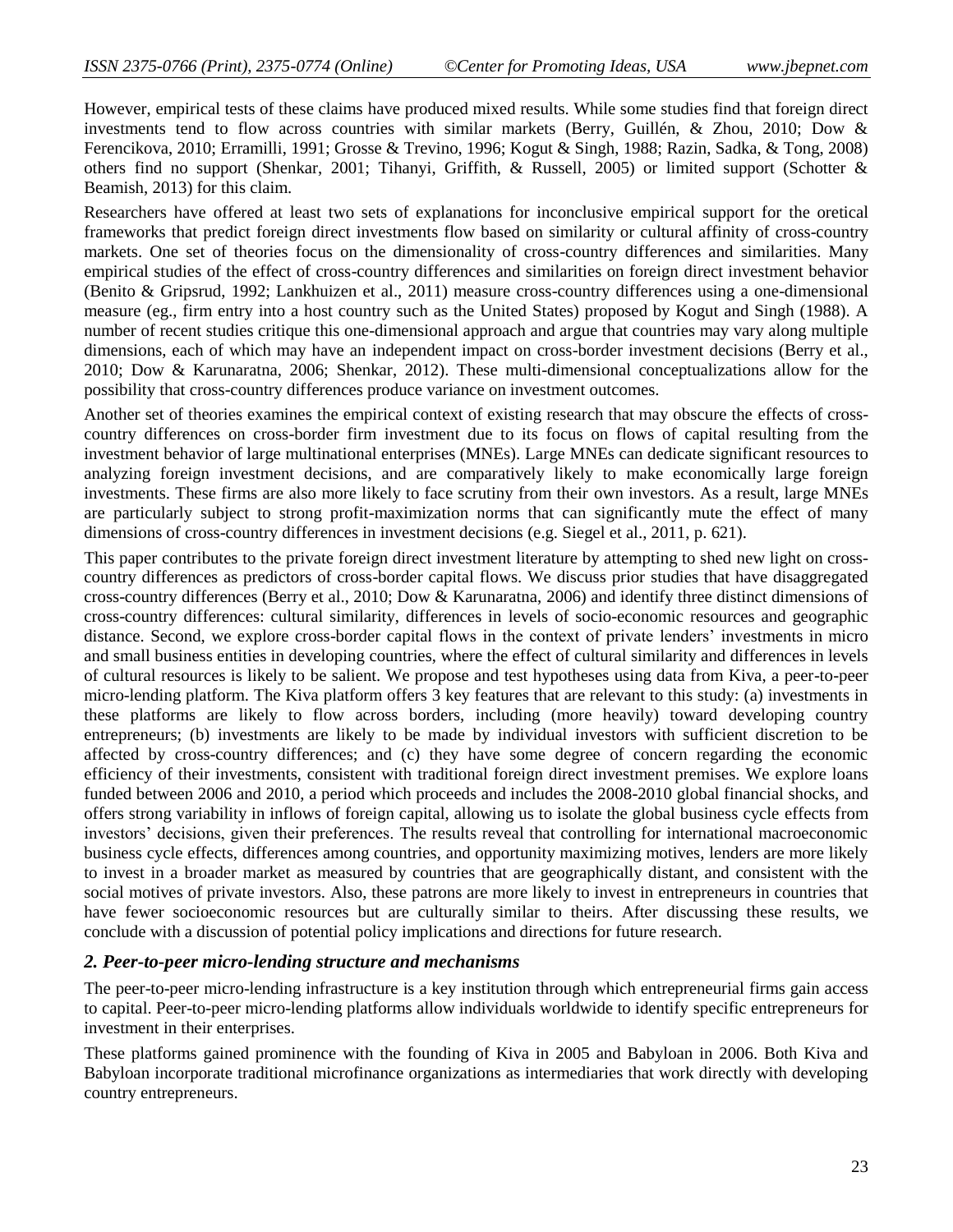Figure 1 below delineates the micro-loan process at Kiva. The first step involves a partnership between a Field Partner (i.e: a microfinance organization, a school, a social business or non-profit organization) and Kiva. Lenders browse loan requests on Kiva's website and select a loan to fund. Kiva aggregates funds from lenders and provides them to Field Partners for disbursement. Field Partners then collect repayments from borrowers and repay loan amounts (interest-free) to Kiva. Kiva lenders can opt to recycle loan dollars, withdraw their funds, or donate towards Kiva's operations. In Figure 1, we illustrate the process with a diagram, below.





Peer-to-peer micro-lending platforms have three features that make them particularly relevant to this study. First, these platforms provide developing country entrepreneurs with access to foreign capital from a very wide range of foreign countries. Table 1 presents a complete list of the countries where lenders and borrowers who participate in Kiva's peer-to-peer microfinance platform are located, over the period of this study. Second, peer-to-peer microlending platforms offer individual investors a wide range of discretion in making investment decisions. In this sense, individual investors play a role similar to that of institutional investors in other microfinance organizations by directing flows of capital from global sources to developing country entrepreneurs (Cull, Demirgüç-Kunt, & Morduch, 2009, p. 177).

Finally, investors who use peer-to-peer micro-lending platforms may have a broader set of motivations than traditional microfinance investors. Like other forms of microfinance, peer-to-peer micro-lending platforms espouse goals of poverty reduction and assistance to the world's poor. For example, Kiva identifies itself as "a non-profit organization with a mission to connect people through lending to alleviate poverty." I In addition, investors using peer-to-peer micro-lending platforms may also have concerns regarding the economic efficiency of their investments. Peer-to-peer platform lenders can identify specific entrepreneurs to provide capital to, and receive frequent information on the performance of individual loans. Figure 2 illustrates these motivations by presenting data from Kiva from a randomly selected sample of loans. Each row of the table in Figure 2 presents a description of a loan paired with the revealed motivation of the lender who provided the capital. The reasons listed are representative in that they contain both social ("We want to help people build a better life") and economic efficiency ("better 'bang for the buck'") rationales.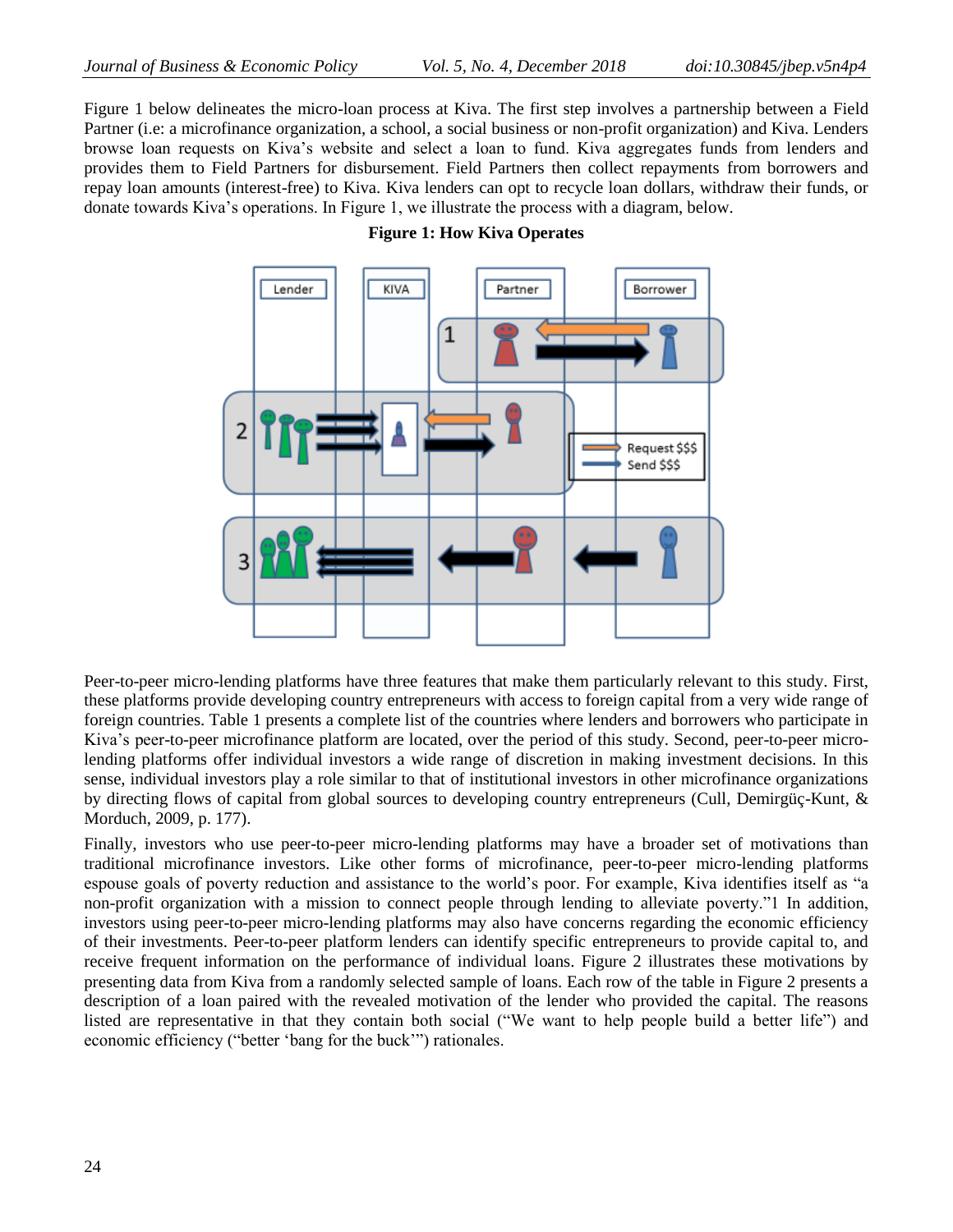| Lenders:   | Afghanistan        | Greenland     | Nigeria                     |
|------------|--------------------|---------------|-----------------------------|
|            | Angola             | Honduras      | Norway                      |
|            | Argentina          | Hong Kong     | Oman                        |
|            | Australia          | Hungary       | Pakistan                    |
|            | Austria            | Iceland       | Panama                      |
|            | <b>Bahamas</b>     | India         | Philippines                 |
|            | Bangladesh         | Indonesia     | Poland                      |
|            | Belgium            | Iran          | Portugal                    |
|            | Bermuda            | Ireland       | Oatar                       |
|            | Bosnia Herzegovina | <b>Israel</b> | Romania                     |
|            | Brazil             | Italy         | Saudi Arabia                |
|            | Cambodia           | Japan         | Singapore                   |
|            | Canada             | Kuwait        | Slovenia                    |
|            | Cayman Islands     | Kyrgyzstan    | South Korea                 |
|            | China              | Laos          | Spain                       |
|            | Costa Rica         | Lebanon       | Sri Lanka                   |
|            | Croatia            | Lithuania     | St. Kitts & Nevis           |
|            | Czech Rep          | Luxembourg    | Sweden                      |
|            | Denmark            | Macedonia     | Switzerland                 |
|            | Dominica           | Malaysia      | Thailand                    |
|            | Egypt              | Malta         | Trinidad & Tobago           |
|            | Estonia            | Mauritius     | Turkey                      |
|            | Finland            | Mexico        | Uganda                      |
|            | France             | Mongolia      | <b>United Arab Emirates</b> |
|            | Germany            | Netherlands   | United Kingdom              |
| Borrowers: | Greece             | New Zealand   | <b>United States</b>        |
|            | Afghanistan        |               |                             |
|            | Azerbaijan         | Ghana         | Nigeria                     |
|            | Benin              | Guatemala     | Pakistan                    |
|            | <b>Bolivia</b>     | Haiti         | Paraguay                    |
|            | Bosnia Herzegovina | Honduras      | Peru                        |
|            | Bulgaria           | Indonesia     | Philippines                 |
|            | Cambodia           | Kenya         | Rwanda                      |
|            | Cameroon           | Kyrgyzstan    | Samoa                       |
|            | Chile              | Lebanon       | Senegal                     |
|            | Colombia           | Liberia       | Sierra Leone                |
|            | Costa Rica         | Mali          | Tajikistan                  |
|            | Côte d'Ivoire      | Mexico        | Tanzania                    |
|            | Dominican Republic | Mongolia      | Togo                        |
|            | Ecuador            | Mozambique    | Uganda                      |
|            | El Salvador        | Nepal         | Ukraine                     |
|            |                    | Nicaragua     | Viet Nam                    |

| <b>Table 1: Lending and Borrowing Countries in Sample</b> |  |  |  |  |  |  |  |
|-----------------------------------------------------------|--|--|--|--|--|--|--|
|-----------------------------------------------------------|--|--|--|--|--|--|--|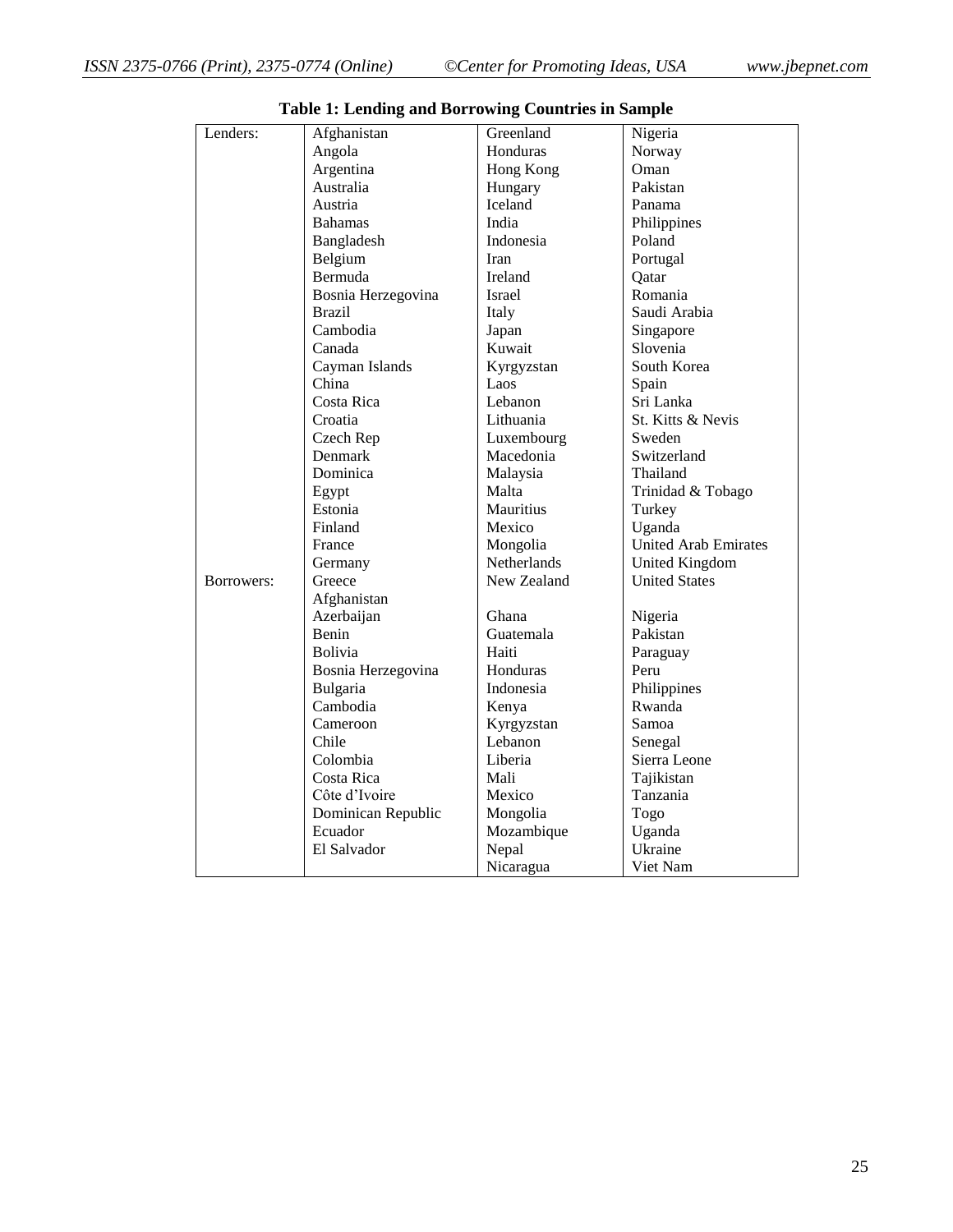| Lender       | Reason                                                                                                                                                                             | Entrepreneur | Loan Description (Excerpted)                                                                                                                                                                                                                                                                                                                                                                                                                                                                                                                                                                                                                                                                                      |
|--------------|------------------------------------------------------------------------------------------------------------------------------------------------------------------------------------|--------------|-------------------------------------------------------------------------------------------------------------------------------------------------------------------------------------------------------------------------------------------------------------------------------------------------------------------------------------------------------------------------------------------------------------------------------------------------------------------------------------------------------------------------------------------------------------------------------------------------------------------------------------------------------------------------------------------------------------------|
| Country      |                                                                                                                                                                                    | Country      |                                                                                                                                                                                                                                                                                                                                                                                                                                                                                                                                                                                                                                                                                                                   |
| <b>USA</b>   | I believe this program has a<br>better "bang for a buck" than<br>other programs we have used.                                                                                      | Vietnam      | Thi D. is a 40-year-old married mother of two adult children living in the<br>town of Kim Động. D. joined TYM Fund in 2003 to secure a loan to help<br>grow her business and improve her living situation. Thi is now<br>requesting her 5th loan, to be used to purchase breeding livestock which<br>will help grow her business and generate additional income.                                                                                                                                                                                                                                                                                                                                                  |
| Norway       | Something that seems small<br>to some of us, can make a<br>huge difference in others life.<br>Don't underestimate a small<br>gift!                                                 | Mexico       | Maria de los Angeles Q. is 41 years old. She only has a second grade<br>education. Maria and her family live in San Miguel Soyaltepec, Oaxaca.<br>Her husband knows how to bake and work in a bakery, but he decided to<br>start working his own business and taught her how to bake. Since then,<br>they have been working to gether in their bakery. She needs this loan to<br>buy flour, milk, sugar, sprinkles, pineapple, and butter for the bread. She<br>expects her business to prosper with the help of this loan, so that she can<br>give a better quality of life to her children and careers in the future. She<br>is very grateful to the foundation for believing in her and granting this<br>loan. |
| <b>USA</b>   | We want to help people build<br>a better life. Kiva provides<br>the tool to bring the world<br>community together to help<br>others, this is incredible.<br>Spread the Love Folks. | Uganda       | Pelly K. is the leader of her lending group in Ntungamo. Pelly has a soda<br>depot in Rubaare Trading Centre where she offers wholesale and retail<br>services to customers. She has been in business for 8 years earning her<br>enough experience to handle her customers well. She would like to<br>expand further and use a trailer to off load instead of a truck. She needs a<br>loan to purchase soda for her inventory.                                                                                                                                                                                                                                                                                    |
| Canada       | We believe supporting<br>women in developing<br>countries will change the<br>world.                                                                                                | Cambodia     | Prey Chor is a district of Kompong Cham Province. Most people live<br>there to be able to make an income by farming. Huy, age 49, is a widow<br>and the mother of three children. She hopes to grow various crops on her<br>land. Due to lack of capital, Huy has decided to seek a loan to purchase<br>farming materials such as seeds, fertilizer and other supplies to begin<br>farming.                                                                                                                                                                                                                                                                                                                       |
| Hong<br>Kong | I can make a difference,<br>however small.                                                                                                                                         | Kenya        | Ndunyu Njeru town for the last four years. She is 38 years old, married<br>to Julius Kinyua, and the mother of one child. This will be her third loan.<br>She repaid her previous loans well within their terms, and she plans to<br>use the loan to buy<br>materials to finish a block of classrooms she is building. In the future,<br>Jane hopes to expand her<br>Kindergarten into a primary school.                                                                                                                                                                                                                                                                                                          |

# **Figure 2: Lender Motivations for Providing Capital through Kiva**

# *3. Culture, socioeconomic resources and cross-border peer-to-peer micro-lending*

The features of peer-to-peer micro-lending platforms as described show that investors who use them make investment decisions using mechanisms that are somewhat similar to those used by any other institutional investors, including to some extent, managers of transnational firms making foreign direct investment decisions. In this section, we identify a set of specific country differences that might affect investors' decisions, and we posit various sets of interrelated hypotheses regarding cross-border capital flows from individual investors to developing country entrepreneurs, drawing on existing theories and previous research on foreign direct investment inflows in developing countries that tease out the economic, institutional and cultural determinants of private investment decisions in developing countries (e.g. Dow & Karunaratna, 2006; Johanson & Vahlne, 1977; Kogut & Singh, 1988; Shenkar, 2001).

Similar to other private investors, peer-to-peer platform investors may consider cross-country differences, such as: culture (Hofstede, 1980), language, education, business practices, and industrial development (Johanson & Vahlne, 1977), political systems, religion and former colonial relationships (Dow & Karunaratna, 2006), knowledge, financial systems, or population demographics (Berry et al.,2010)), when evaluating alternative investment opportunities.

These differences influenced private direct investment decisions of managers of transnational firms evaluating entry into foreign markets (Berry et al., 2010). Some of the cross-country differences reflect the relative positions of the country of the investor and the developing country of the entrepreneur in a vertical hierarchy. In these cases, it is meaningful to identify one country as having more socio-economic resources than another.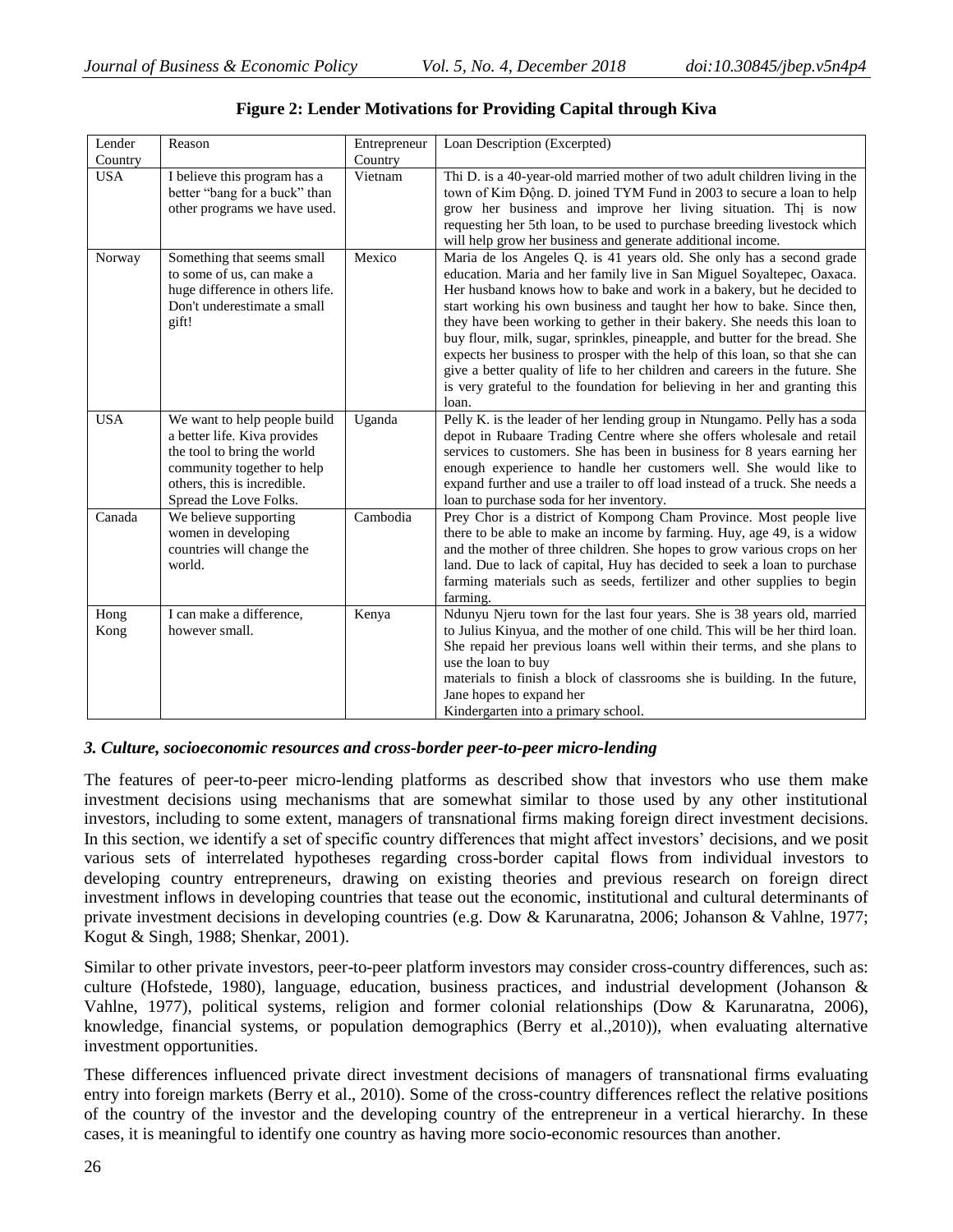For instance, comparing two countries, it is meaningful to describe one country as having a higher literacy rate, more industrial development, more patents, or a higher stock market capitalization. The variance in the levels of socio-economic resources may create frictions that impede trade (Dow & Karunaratna, 2006) or suggest institutional differences that could impede investment (Berry et al., 2010). Within the peer-to-peer micro-lending platform, investors are generally motivated by the goal of poverty reduction, and are likely to respond not only to the size of these differences but also the direction of these differences. As a result, an investor may be more likely to make a loan when they perceive that they reside in a country that is socioeconomically more better-off than the country where the entrepreneur is located. This leads to the first hypothesis:

**Hypothesis 1:** Peer-to-peer platform investors will make a larger quantity of microloans to borrowers that live in countries with fewer socioeconomic resources than the country of the investor.

Other cross-country differences reflect horizontal rather than vertical distinctions. Citizens of one country make speak different languages, practice different religions, work within different political systems, or have membership in different networks of colonial relationships than do citizens of some other country. While it is plausibly meaningful to describe one country as having more literacy or economic development than another country, it is much more difficult to conceptualize the mix of languages spoken or religions practiced in one country as more or less than the mix of languages or religions in another. In this sense, distinctions between countries are more easily conceptualized as degrees of similarity than they are as relative locations in a vertical hierarchy. Accordingly, we label these horizontal distinctions as the cultural dissimilarity between a pair of countries.

Cultural dissimilarities potentially influence the decision of a private direct investor who is considering a crossborder investment in a foreign market (Xu & Shenkar, 2002). These differences should be most salient when home country investors and host country investors are required to effectively share knowledge and otherwise coordinate resources (Carr et al., 2001). All else equal, the costs of governing joint decisions to invest across two locations with similar cultures should be lower than the governance costs faced by the investors located in locations with dissimilar cultures (Kogut & Singh, 1988; Kogut & Zander, 1993). Researchers have proposed a diverse set of mechanisms to account for these increased costs, including but not limited to relevant experience in a new and unfamiliar organizational context (Davidson, 1980), verification of subsidiary coordination (Head & Ries, 2008), and differential institutional orientations (Bénassy-Quéré et al., 2007).

Overall, empirical studies attempting to link cultural differences to cross-border flows have found mixed results (Shenkar, 2001; Tihanyi et al., 2005). Several studies find a positive relationship between cultural similarity and foreign investment (Erramilli, 1991; Grosse & Trevino, 1996; Kogut & Singh, 1988); particularly, those that define cultural similarities in narrow and specific ways (Berry et al., 2010; Dow & Ferencikova, 2010; Razin et al., 2008). Peer-to-peer micro-lending platform investors and developing country entrepreneurs seek to jointly address complex issues (e.g., reduction of poverty, gender inequality and other social problems). As such, lenders may be more responsive when entrepreneurs are trying to solve social issues that are culturally compatible with the lender's values. Indeed, although cultural and social mechanism effects in cross-border investments can be questioned in contexts which take as a core promise the profit-maximizing behavior of firms (Siegel et al., 2011, p. 621), it is reasonable to assume that this mechanism may be stronger in the context of peer-to-peer Microlending platform investments, where many microfinance investors explicitly espouse social goals that balance their interest in the returns on their economic investment. These arguments lead to the second hypothesis:

**Hypothesis 2:** Peer-to-peer platform investors will make a larger quantity of microloans to culturally similar borrowers than they will to culturally dissimilar borrowers.

Investors should also be more likely to invest in locations that are geographically proximate and less likely to invest in locations that are further away. This notion has roots in the well-established empirical literature that demonstrates that bilateral trade is more likely to occur over shorter distances than longer distances (Bergstrand, 1985, 1989), and the theoretical models that support these empirical findings (Anderson & van Wincoop, 2003).

Empirical studies that examine the relationship between distance and foreign investment (Carr, Markusen, & Maskus, 2001; Wei, 2000) also reveal that cross-border investments are more likely to occur between geographic proximate countries. In the context of peer-topeer- lending, we should observe investors choosing geographically investments more frequently than those that are far away.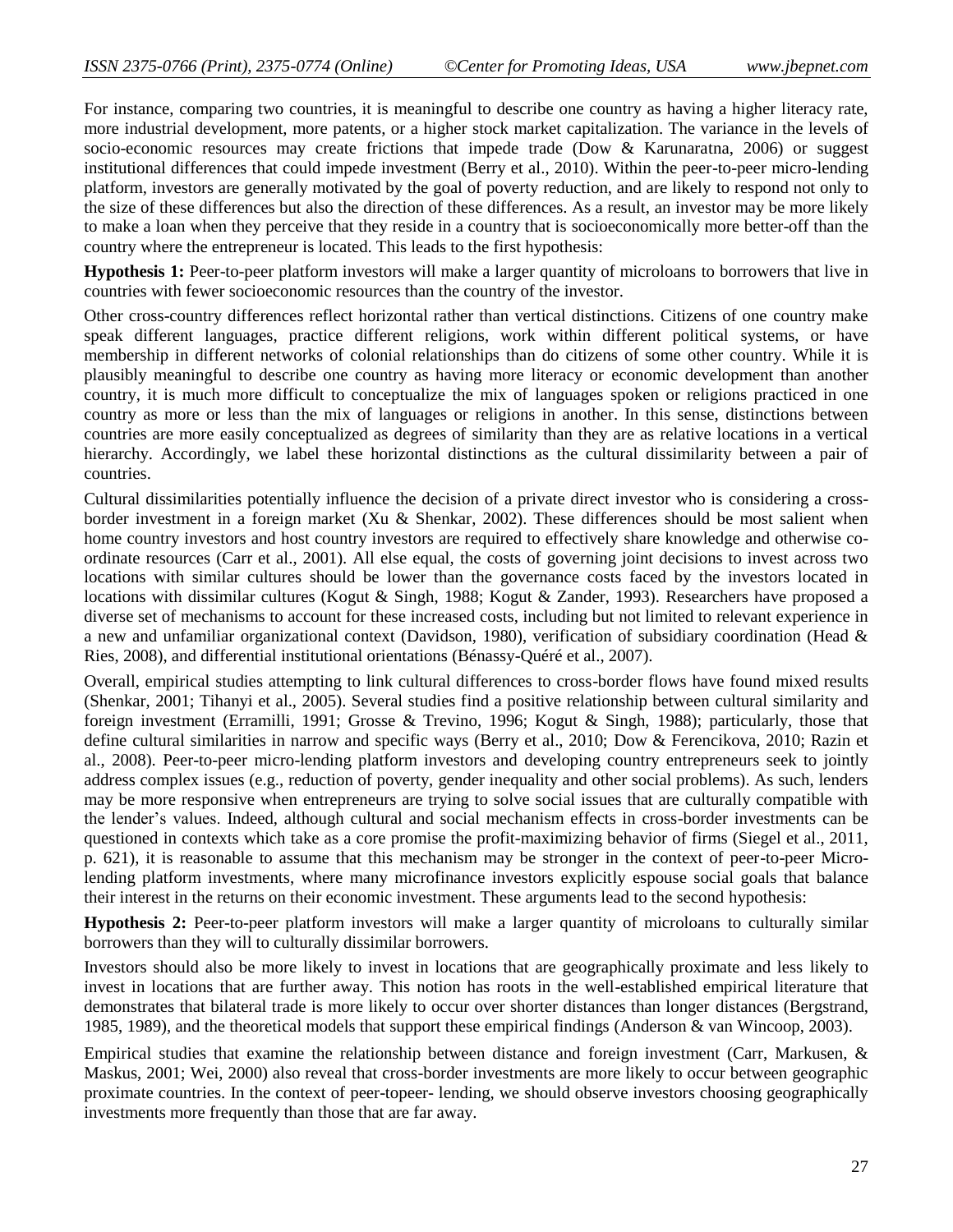However, under some conditions, such as those faced by investors who use micro-lending platforms to provide capital to developing country entrepreneurs with the use of online technology, the effect of distance might be mitigated, especially in a context where cultural/language affinity also play a role.

To illustrate, the manager of the firm that identifies a foreign location with demand for a product that it currently produces would compare the profitability of a market-seeking (horizontal) cross-border investment strategy to that of continuing to produce the product in the home market and exporting it to the foreign location. Product transportation costs to distant foreign locations are higher than product transportation costs to closer foreign locations. These increased product transportation costs make exporting to distant foreign locations relatively unprofitable (Anderson & van Wincoop, 2003; Bergstrand, 1985, 1989; Máytás, 1997). However, if the costs of establishing an affiliate in a foreign location are uncorrelated with the distance to that location, the relative benefits of establishing a foreign affiliate are greatest when the foreign market is distant rather than close (Brainard, 1997). Now, consider the peer-to-peer investor and developing country entrepreneur from the first row of Figure 2. There may well be a market demand in Vietnam for additional livestock sales. However, it is unlikely that the investor produces livestock in the US, and invested in establishing a business with a more profitable alternative to shipping livestock to a distant market in Vietnam. It is somewhat more likely that the investor identified a social problem (e.g. poverty, unemployment, gender inequality) in the foreign location. Microfinance investors face a tradeoff between travelling to a location to address a social problem directly, and investing in a developing country entrepreneur to address the same social problem. The peer-to-peer lending technological platform mitigates the personal transportation costs or the cost of physical distance, and broadens the relative benefits of investing in a developing country entrepreneur even in longer distance. This leads to the third hypothesis:

**Hypothesis 3:** Peer-to-peer platform investors will make a larger quantity of microloans to borrowers that are geographically close, however the costs or consideration of distance by the investor should be mitigated to the extent that culture and shared norms or values or common language is important in that decision.

# *4. Research methods*

# *4.1. Data*

The data used in this study comes from a wide variety of sources. We collected data on cross-border microloans by sampling individual loans from Kiva. Kiva is a dominant player in internet-based peer-to peer microfinance. The organization matches individual social investors with individual low-income entrepreneurs on a global basis (typically intermediated by partnering local microfinance institutions (see figure 1). Kiva publishes extensive data about all projects it has raised funds for through an online application programming interface. Among other things, for each loan the database indicates the country the borrower lives in, the amount of money that was actually raised, and the country of each lender. Our sample consists of 5,745 individual loans to 1,182 borrowers.

We also collect annual information on country-level characteristics in order to develop our independent variables that measure country characteristics and cross-country differences. We collected data on GDP and population from the World Bank World Development Indicators database. We collected data on country-level governance institutions from the World Bank World Governance Indicators database, and data on languages from the CIA World Factbook. We collected data on religions practiced in countries from the World Religion Dataset (Maoz & Henderson, 2013). We collected data on colonial relationships from the Correlates of War Project data set (Correlates of War 2 Project, n.d.).

# *4.2. Measures*

# *4.2.1. Dependent variable*

The dependent variable in this study is the aggregate dollar amount of loans made by lenders in one country to borrowers in another country—the annual aggregate cross-border microloan flow. We construct this measure by aggregating individual estimated loan amounts by lender-borrower country pairs and year.

# *4.2.2. Independent variables*

In order to assess the effect of physical distance on cross-border microfinance flows, we use the geographic distance between the country of the lender and the country of the borrower. In most cases, we compute this distance as the spherical distance between the capital city of each country.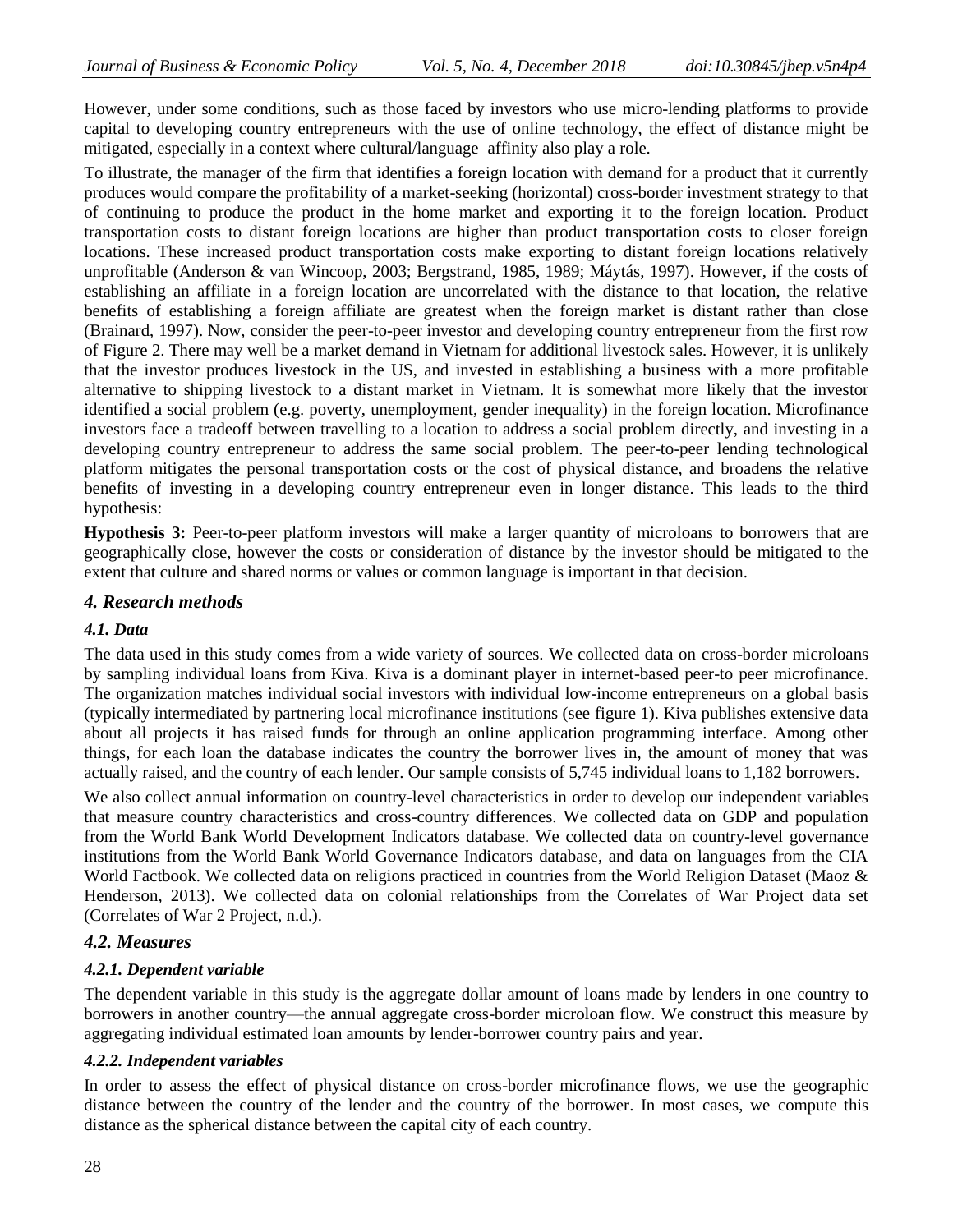In cases where the capital city of a country is located far from its geographic center (e.g. the United States), we use a centrally located major city to compute geographic distance.

We use two measures to assess the level of socioeconomic resources in a country. First, we computed a measure of Industrial Development by creating a multi-item factor of measures related to the industrial development of individual countries. In order to compute an industrial development measure for all of the countries and years in our data we selected a set of individual measures from the World Bank World Development Indicators analogous to those used to create an industrial development measure by Dow and Karunaratna (2006, p. 585). Specifically, we used measures of energy use, passenger cars, mobile cellular subscriptions, telephone lines, fixed broadband internet subscriptions, internet users, manufacturing value added, GDP per capita, agricultural employment, and urban population.

As a second measure of socioeconomic resources, we computed a measure Education using an approach analogous to the computation of our Industrial Development measures. We identified a set of individual measures from the World Bank World Development Indicators most analogous to those used to create an education measure by Dow and Karunaratna (2006, p. 585). Specifically, we used measures of the adult literacy rate, secondary school enrollment and tertiary school enrollment. In both our generation of an Industrial Development measure and an Education measure, we used multiple-imputation to account for missing data in our factor analysis. Table 2 presents factor loadings and Cronbach's alpha for the individual components of each of these variables.

| Variables and Underlying Items                             | Cronbach's Alpha   | Factor Loading |
|------------------------------------------------------------|--------------------|----------------|
| <b>Industrial Development</b>                              | 0.913 <sup>a</sup> |                |
| Energy use (kg of oil equivalent per capita)               |                    | 0.733          |
| Passenger cars (per 1,000 people)                          |                    | 0.834          |
| Mobile cellular subscriptions (per 100 people)             |                    | 0.581          |
| Telephone lines (per 100 people)                           |                    | 0.866          |
| Fixed broadband Internet subscribers (per 100 people)      |                    | 0.591          |
| Internet users (per 100 people)                            |                    | 0.767          |
| Manufacturing, value added (% of GDP)                      |                    | 0.139          |
| GDP per capital (constant 2005 US\$)                       |                    | 0.833          |
| Employment in agriculture (% of total employment)          |                    | $-0.733$       |
| Urban population (% of total)                              |                    | 0.703          |
| Education                                                  | 0.900              |                |
| Literacy rate, adult total (% of people ages 15 and above) |                    | 0.868          |
| School enrollment, secondary (% gross)                     |                    | 0.925          |
| School enrollment, tertiary (% gross)                      |                    | 0.769          |
| Religion                                                   | 0.916              |                |
| Distance between major religions                           |                    | 0.754          |
| Incidence of lender's major religion in borrowing country  |                    | 0.940          |
| Incidence of borrower's major religion in lending country  |                    | 0.940          |

**Table 2: Factor Loadings for Industrial Development, Education and Religion Scales**

<sup>a</sup>Cronbach's alpha after items for mobile cellular subscriptions, fixed broadband internet subscribers, and manufacturing value added were dropped. A cronbach apha value higher than 0.7 is viewed as acceptable.

We used each of these country level measures of socioeconomic resources to create independent variables for the differences in socioeconomic resources between the lending and borrowing country. We calculate Industrial Development Difference as our computed Industrial Development measure for the borrowing country subtracted from our computed Industrial Development measure for the lending country.

We likewise calculate our Education Difference as our computed Education measure for the borrowing country subtracted from our computed Education measure for the lending country. These calculations generate socioeconomic resource difference measures that are positive when the lending country has more of a resource than the borrowing country, and negative when the borrowing country has more of a resource than the lending country.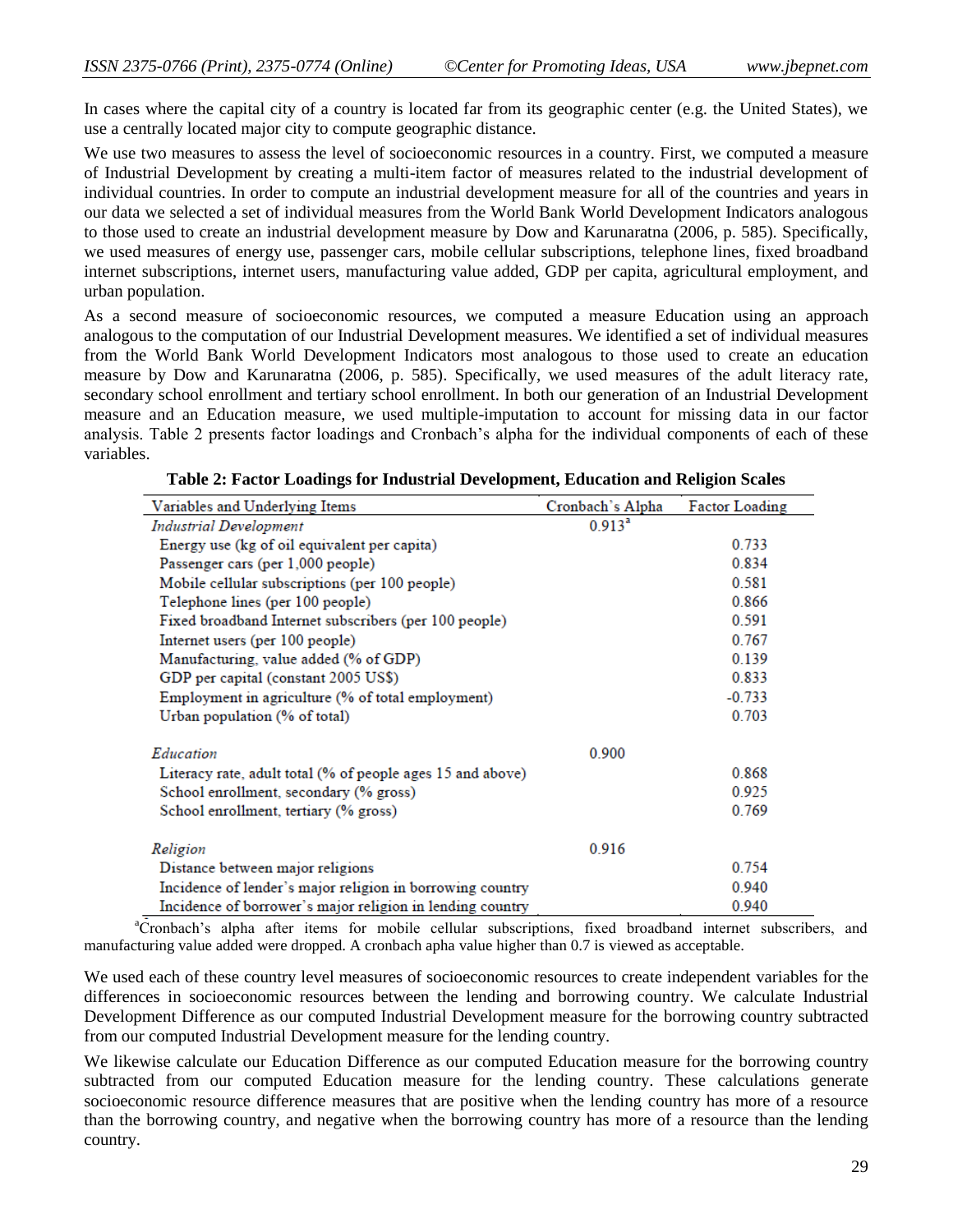We created three measures to assess cultural similarity. Our first measure of cultural similarity is the number of languages shared between the lending and borrowing country. We base this data on languages spoken in each country reported in the CIA World Factbook. This measure does not vary over time.

Our second measure of cultural similarity is a religious distance measure. Our measure builds on time-varying data on religions practiced in individual countries from the World Religion Dataset (Maoz & Henderson, 2013). These data place individual religions into the same four-level hierarchy used by Dow and Karunaratna (2006, p. 600). Accordingly, we were able to replicate their three religious difference items for countries in our data. The first of these measures identifies the hierarchal distance between the closest major religions in each country. This distance is smallest when two countries share a major religion at the most detailed level of the hierarchy (e.g. a denomination or sect), and it is greatest when the major religion in a pair of countries is from different families of religions (e.g. a monotheistic religion of Middle Eastern origin in a lending country and a cyclical/reincarnationbased religion of Indian origin in a borrowing country). We also compute a pair of measures that identify the incidence of a borrower's major religion in the lender's country, and the incidence of a lender's major religion in a borrower's country2. We produce a single factor variable Religious Distance based on these three items. Table 2 also presents factor loadings and Cronbach's alpha for this scale. The World Religion Dataset reports data on religious practice for one of every five years. As a result, we interpolate values for the years 2006-2009 using values from 2005 and 2010.

Our final measure of cultural similarity identifies whether a lending country and a borrowing country share a historical colonial relationship. We build this measure using data from the Correlates of War Project data set (Correlates of War 2 Project, n.d.). We use these data to create a variable Colonial Relationship that takes on a value of 1 if either the lending country were a former colony of the borrowing country, or if the borrowing country were a former colony of the lending country.

# *4.2.3. Control variables*

We include an additional set of measures that identify whether the governance institutions of a country make it appear to be an attractive destination for investment (Globerman & Shapiro, 2002). We normalize each of these five measures (stability, rule of law, control of corruption, government effectiveness, and regulatory quality) by year across the entire set of countries rated by the World Governance Indicators database.

#### *4.3. Model*

A key issue in modeling cross-border trade and investment flows is the treatment of pairs of countries with zero reported flow. Estimates of the importance of cross-country differences in determining microloan investment may be biased if the analysis excludes observations on the basis of the value of the dependent variable. Accordingly, we attempt to include observations of zero microloan flow between every pair of countries that was reasonably at risk of experiencing a cross-border microloan flow through Kiva. We do this by including a country as a potential source of loans in every year which anyone from that country appears as an individual lender, and including a country as a potential destination of loans in every year which anyone from that country appears as borrower. Put differently, we exclude a country pair from the analysis if, in a given year, no loans were observed originating from the lending country, and no loans were observed being made to the borrowing country.

Even with these exclusions, the sample still contains a large number of observations with no microloan flow, as is often the case with gravity model estimations. OLS models of data with this structure are inappropriate for a variety of reasons including but not limited to heteroskedastic error distributions (Head & Ries, 2008; Kleinert & Toubal, 2010; Santos Silva & Tenreyro, 2006). We therefore model microloan flows using a multiplicative panel Poisson regression with robust standard errors clustered on the borrowing country, and controlling for years and countries fixed effects.

# *5. Results*

Table 3 presents descriptive statistics of the dependent and independent variables used in this study. Overall, the results suggest that there is substantial variation in the level of cross-border microloan flows in this sample. Of the 7,052 country-pair years observed in the sample, 5,335 (75.7%) have no observed flow. This significantly high number of zero values reinforced our choice to model our dependent variable using a panel Poisson regression approach. The difference between the mean Lender GDP and Borrower GDP moreover validates our claim that borrowers in our sample are likely to reside in developing countries.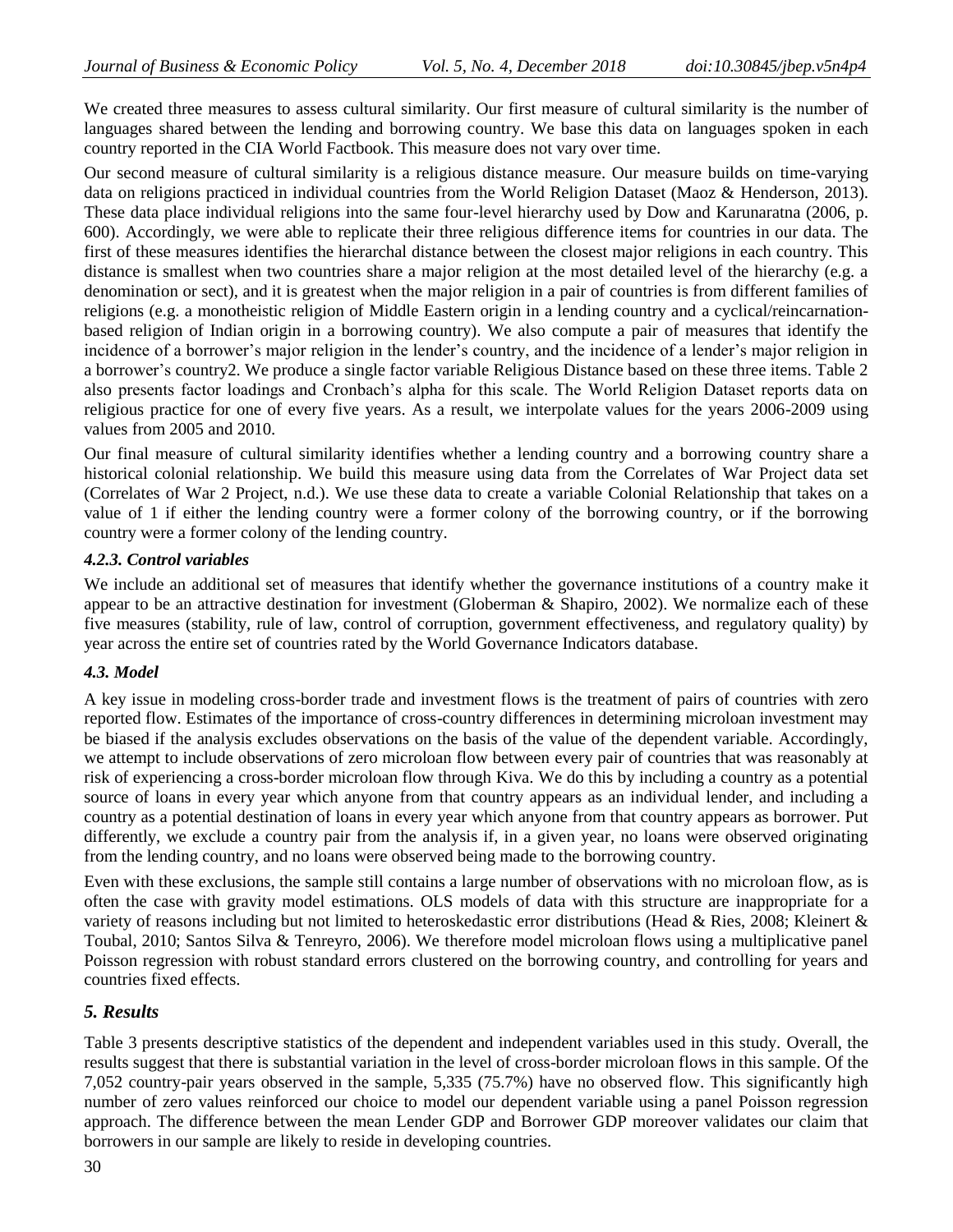Along similar lines, the negative means for each of the borrower governance indicators indicate that in this sample, microloan borrowers are located in countries with lower than average governance scores.

|                                        | Mean     | S.D.    | Min      | Max       |
|----------------------------------------|----------|---------|----------|-----------|
| (1) Aggregate Microloan Flow           | 95.359   | 720.232 | 0.000    | 19955.405 |
| (2) Log(Lender GDP)                    | 26.257   | 1.942   | 19.763   | 30.311    |
| (3) Log(Lender Population)             | 16.472   | 1.971   | 10.867   | 21.015    |
| (4) Log(Borrower GDP)                  | 23.866   | 1.576   | 19.906   | 27.723    |
| (5) Log(Borrower Population)           | 16.603   | 1311    | 12.105   | 19.275    |
| $(6)$ Log(Distance)                    | 8.877    | 0.735   | 4.751    | 9.903     |
| (7) Borrower Stability                 | $-0.683$ | 0.801   | $-2.738$ | 0.607     |
| (8) Borrower Rule of Law               | $-0.763$ | 0.429   | $-1.952$ | 1.290     |
| (9) Borrower Control of Corruption     | $-0.686$ | 0.430   | $-1.624$ | 1.503     |
| (10) Borrower Government Effectiveness | $-0.614$ | 0.443   | $-1.578$ | 1.180     |
| (11) Borrower Regulatory Quality       | $-0.418$ | 0.479   | $-1.686$ | 1.442     |
| (12) Industrial Development Difference | 1.728    | 0.997   | 0.000    | 5.194     |
| (13) Education Difference              | 1.128    | 0.732   | 0.000    | 3.466     |
| (14) Shared Languages                  | 0.337    | 0.533   | 0.000    | 4.000     |
| (15) Religious Distance                | $-0.068$ | 0.920   | $-2.772$ | 0.721     |
| (16) Colonial Relationship             | 0.013    | 0.112   | 0.000    | 1.000     |

#### **Table 3: Descriptive Statistics**

Table 4 presents pairwise correlation coefficients. There are two classes of variables that show high and significant correlation levels. The first are high correlations between country level GDP and population, consistent with the likelihood that countries with larger population bases on average have higher GDP. The second are high correlations among the governance measures. These high correlations likely reflect the possibility that the underlying governance constructs measured by these items may overlap.

|                                             | (1)     | (2)          | (3)                     | (4) | (5)                          | (6) |                                                                                                                | (8)         | (9) | (10) | (11) | (12) | (13) | (14)                   | (15) |
|---------------------------------------------|---------|--------------|-------------------------|-----|------------------------------|-----|----------------------------------------------------------------------------------------------------------------|-------------|-----|------|------|------|------|------------------------|------|
| (1) Aggregate Microloan Flow                |         |              |                         |     |                              |     |                                                                                                                |             |     |      |      |      |      |                        |      |
| $(2)$ Log(Lender GDP)                       | $0.23*$ |              |                         |     |                              |     |                                                                                                                |             |     |      |      |      |      |                        |      |
| (3) Log(Lender Population)                  |         | $0.16*0.78*$ |                         |     |                              |     |                                                                                                                |             |     |      |      |      |      |                        |      |
| $(4)$ Log(Borrower GDP)                     | 0.02    | 0.01         | $-0.00$                 |     |                              |     |                                                                                                                |             |     |      |      |      |      |                        |      |
| (5) Log(Borrower Population)                | 0.01    | 0.01         | $-0.000079*$            |     |                              |     |                                                                                                                |             |     |      |      |      |      |                        |      |
| $(6)$ Log(Distance)                         | $-0.00$ |              | $0.03*0.02*0.01 -0.06*$ |     |                              |     |                                                                                                                |             |     |      |      |      |      |                        |      |
| (7) Borrower Stability                      | $-0.01$ | $-0.01$      | 0.00                    |     | $-0.28$ * $-0.41$ * $0.04$ * |     |                                                                                                                |             |     |      |      |      |      |                        |      |
| (8) Borrower Rule of Law                    |         | $-0.00$      | 0.00                    |     |                              |     | $0.18*0.02*0.020.54*$                                                                                          |             |     |      |      |      |      |                        |      |
| (9) Borrower Control of Corruption          |         | $-0.01$      | $-0.00$                 |     | $0.18*0.00$                  |     | $0.10*0.49*0.80*$                                                                                              |             |     |      |      |      |      |                        |      |
| (10) Borrower Government Effectiveness 0.00 |         | $-0.00$      | $-0.00$                 |     |                              |     | $0.53*0.24*0.07*0.32*0.76*0.79*$                                                                               |             |     |      |      |      |      |                        |      |
| (11) Borrower Regulatory Quality            |         | -0.01        | -0.00                   |     |                              |     | $0.42*0.06*0.06*0.34*0.74*0.69*0.82*$                                                                          |             |     |      |      |      |      |                        |      |
| (12) Industrial Development Difference      |         |              |                         |     |                              |     | $0.10*$ $0.16*$ $-0.38*$ $-0.16*$ $0.01$ $0.05*$ $-0.06*$ $-0.09*$ $-0.11*$ $-0.14*$ $-0.16*$                  |             |     |      |      |      |      |                        |      |
| (13) Education Difference                   |         |              |                         |     |                              |     | $0.04*$ $0.13*$ $-0.06*$ $-0.20*$ $0.12*$ $0.03*$ $-0.10*$ $-0.07*$ $-0.08*$ $-0.18*$ $-0.20*$ $0.46*$         |             |     |      |      |      |      |                        |      |
| (14) Shared Languages                       |         |              |                         |     |                              |     | $0.09* -0.02$ $0.06* -0.03*$ $0.05* -0.21* -0.08*$ $0.09*$ $0.03*$ $0.05*$ $0.03* -0.07* -0.00$                |             |     |      |      |      |      |                        |      |
| (15) Religious Distance                     |         |              |                         |     |                              |     | $-0.04*$ $-0.03*$ 0.04* $-0.06*$ 0.02 0.16* $-0.02$ 0.04* $-0.14*$ $-0.11*$ $-0.12*$ $-0.04*$ $-0.01$ $-0.06*$ |             |     |      |      |      |      |                        |      |
| (16) Colonial Relationship                  |         |              |                         |     |                              |     | $0.03*0.12*0.08*0.03*0.01-0.02$ 0.01                                                                           | $0.03*0.01$ |     | 0.01 | 0.01 |      |      | $0.09*0.09*0.10*0.04*$ |      |

#### **Table 4**: **Pearson Correlation Coefficients**

Note: \*p<0.05

Table 5 reveals heterogeneity among countries within and across regions. For instance, Africa, as a region, received less investment on average than the other regional blocs (Caribbean, South America, the Middle-East and Asia). However, within the African continent, Cameroon and Benin, significantly outperformed other African countries as recipients of loan flows.

Uganda and Tanzania, on the other hand, received the least amounts in loan flows. The Middle-East and Asia and Eastern Europe received the highest micro-loan flows, and they have, on average, higher GDP. Another difference, African countries have more negative indicators of governance institutions measures in comparison to other receiving countries. Also, compared to countries in South America, language/cultural factors, is measuring smaller for African countries, although within Africa, countries such as Ghana, Cote D'Ivoire, Kenya, Liberia, Sierra Leone, and Uganda, score, relatively, higher on language/cultural similarity with the lender countries.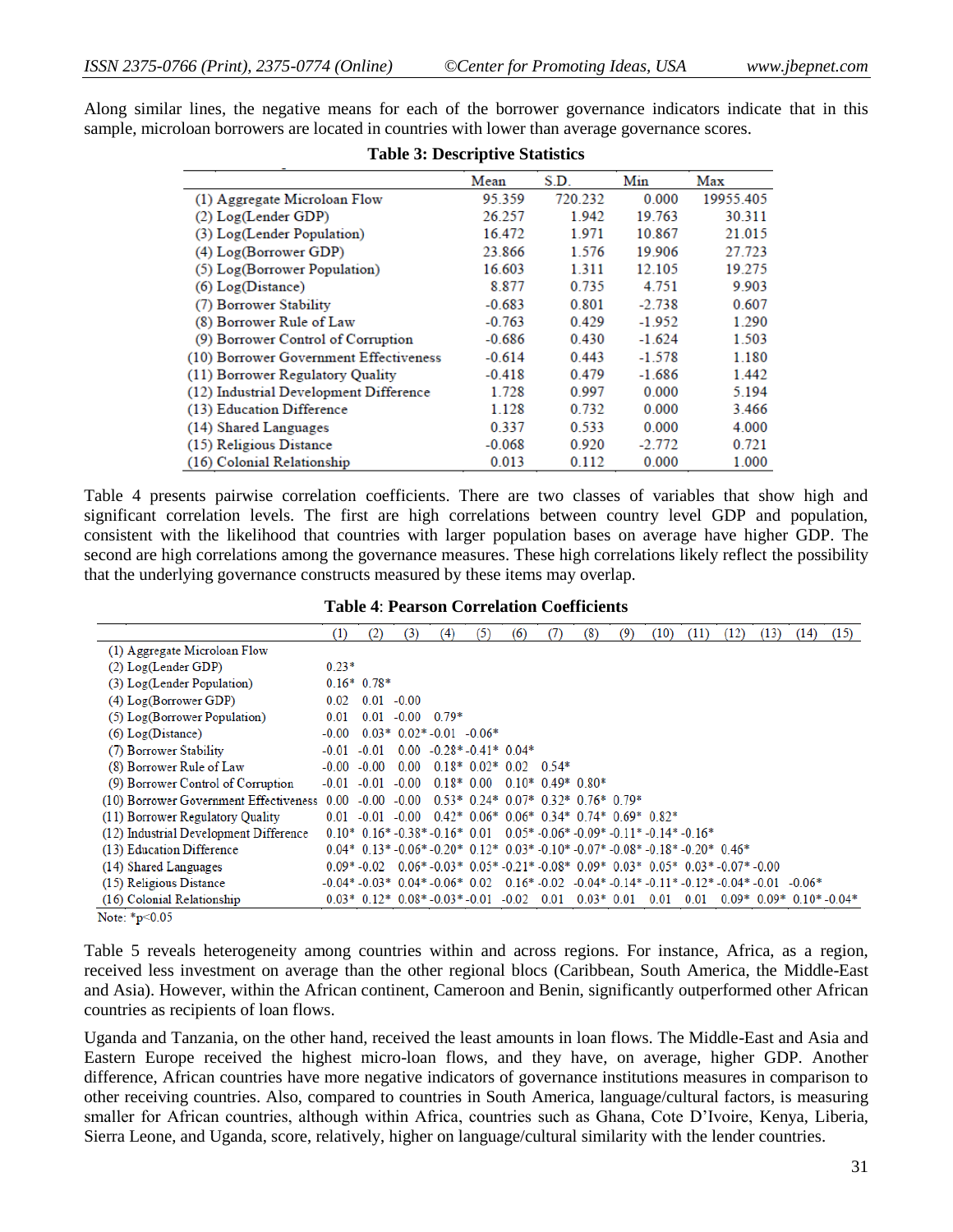|                                                    | log of<br>micro |         |           |         |            |               |            |          |
|----------------------------------------------------|-----------------|---------|-----------|---------|------------|---------------|------------|----------|
|                                                    | loan            |         |           | rule of |            | govt.         |            | shared   |
|                                                    | flows           | log GDP | stability | law     | corruption | effectiveness | regulation | language |
| Cameroon                                           | 157.12          | 24.42   | $-0.46$   | $-0.83$ | $-1.08$    | $-0.75$       | $-0.75$    | 0.08     |
| Benin                                              | 120.63          | 21.79   | $-0.25$   | $-0.89$ | $-0.99$    | $-1.45$       | $-1.45$    | 0.21     |
| Ghana                                              | 79.71           | 22.42   | $-0.28$   | $-0.40$ | 0.31       | $-0.11$       | $-0.11$    | 0.58     |
| Cote D'Ivoire                                      | 67.96           | 25.81   | $-2.60$   | $-0.88$ | $-0.96$    | $-0.68$       | $-0.68$    | 0.52     |
| Kenya                                              | 65.36           | 23.28   | $-0.44$   | $-0.93$ | $-0.79$    | $-0.62$       | $-0.62$    | 0.54     |
| Liberia                                            | 61.60           | 24.20   | $-1.74$   | $-0.67$ | $-0.84$    | $-0.46$       | $-0.46$    | 0.62     |
| Mali                                               | 59.44           | 23.64   | $-0.50$   | $-0.42$ | $-0.36$    | $-0.58$       | $-0.58$    | 0.02     |
| Mozambique                                         | 50.43           | 22.51   | $-1.33$   | $-1.41$ | $-1.28$    | $-1.34$       | $-1.34$    | 0.20     |
| Nigeria                                            | 41.25           | 23.23   | $-0.24$   | $-0.34$ | $-0.57$    | $-0.40$       | $-0.40$    | 0.21     |
| Rwanda                                             | 29.95           | 22.94   | 0.39      | $-0.56$ | $-0.43$    | $-0.46$       | $-0.46$    | 0.04     |
| Senegal                                            | 29.87           | 24.56   | 0.00      | $-0.71$ | $-0.74$    | $-0.59$       | $-0.59$    | 0.12     |
| Sierra Leone                                       | 25.56           | 23.75   | $-0.39$   | $-1.13$ | $-0.94$    | $-0.83$       | $-0.83$    | 0.52     |
| Togo                                               | 22.34           | 22.27   | $-0.64$   | $-1.32$ | $-1.22$    | $-0.94$       | $-0.94$    | 0.05     |
| Uganda                                             | 19.12           | 26.87   | $-1.12$   | $-0.64$ | $-0.57$    | $-0.25$       | $-0.25$    | 0.53     |
| Tanzania                                           | 13.43           | 26.39   | $-1.49$   | $-0.33$ | $-0.39$    | 0.14          | 0.14       | 0.12     |
| African countries                                  | 56.25           | 23.87   | $-0.74$   | $-0.76$ | $-0.72$    | $-0.62$       | $-0.62$    | 0.29     |
| Caribbean countries                                | 89.75           | 22.47   | 0.08      | $-0.59$ | $-0.75$    | $-0.79$       | $-0.79$    | 0.31     |
| South American<br>countries<br>other (Middle East, | 96.61           | 23.57   | $-0.74$   | $-0.92$ | $-0.70$    | $-0.71$       | $-0.71$    | 0.36     |
| Asia)                                              | 99.91           | 24.33   | $-0.55$   | $-0.54$ | $-0.46$    | $-0.36$       | $-0.36$    | 0.25     |
| All receiving countries                            | 82.18           | 23.81   | $-0.64$   | $-0.73$ | $-0.62$    | $-0.58$       | $-0.58$    | 0.30     |

#### **Table 5: Regional Comparisons**

# *Empirical Results*

Table 6 presents coefficient estimates for a set of models that explore the relationship between geographic distance and aggregate cross-border microloan flows. All models show a positive coefficient for logarithmic Lender GDP and a negative coefficient for logarithmic Lender Population. This result suggests that, conditional on a positive per-capita GDP effect, there may be a negative effect of lender population on the level of cross border microloan activity. For an equivalent per-capita level of GDP, a country with a smaller population may be more likely to be the source of microloans than a country with a larger population. The positive coefficients for both logarithmic Borrower GDP and logarithmic Borrower Population suggest that a different mechanism may drive cross-border microloan activity for borrowers. Microloans appear to be more likely to flow to higher GDP countries, and even conditional on this effect, microloans appear to be likely to flow to countries with bigger populations. A bigger or more dense population should suggest more demand in a market, more profitable businesses and decreased likelihood of default, of all which might attract investors motivated by profitable investment returns.

Considerations for institutional factors reveal various nuanced tendencies for private investor decisions in crossborder direct investment, depending on the type of institutional challenges. All else equal, the results in all the models suggest that more loans still flow to countries that have indicators of government corruption and rule of law challenges. However, in the face of, lack of government effectiveness, and poor regulatory/business environment, private direct peer to peers investment is rescinded. Taken together the results of a positive effect of GDP growth and population density and institutional challenges, are consistent with the idea that these investors are at least in part interested in providing capital to address social issues of poverty and inequality, while seeking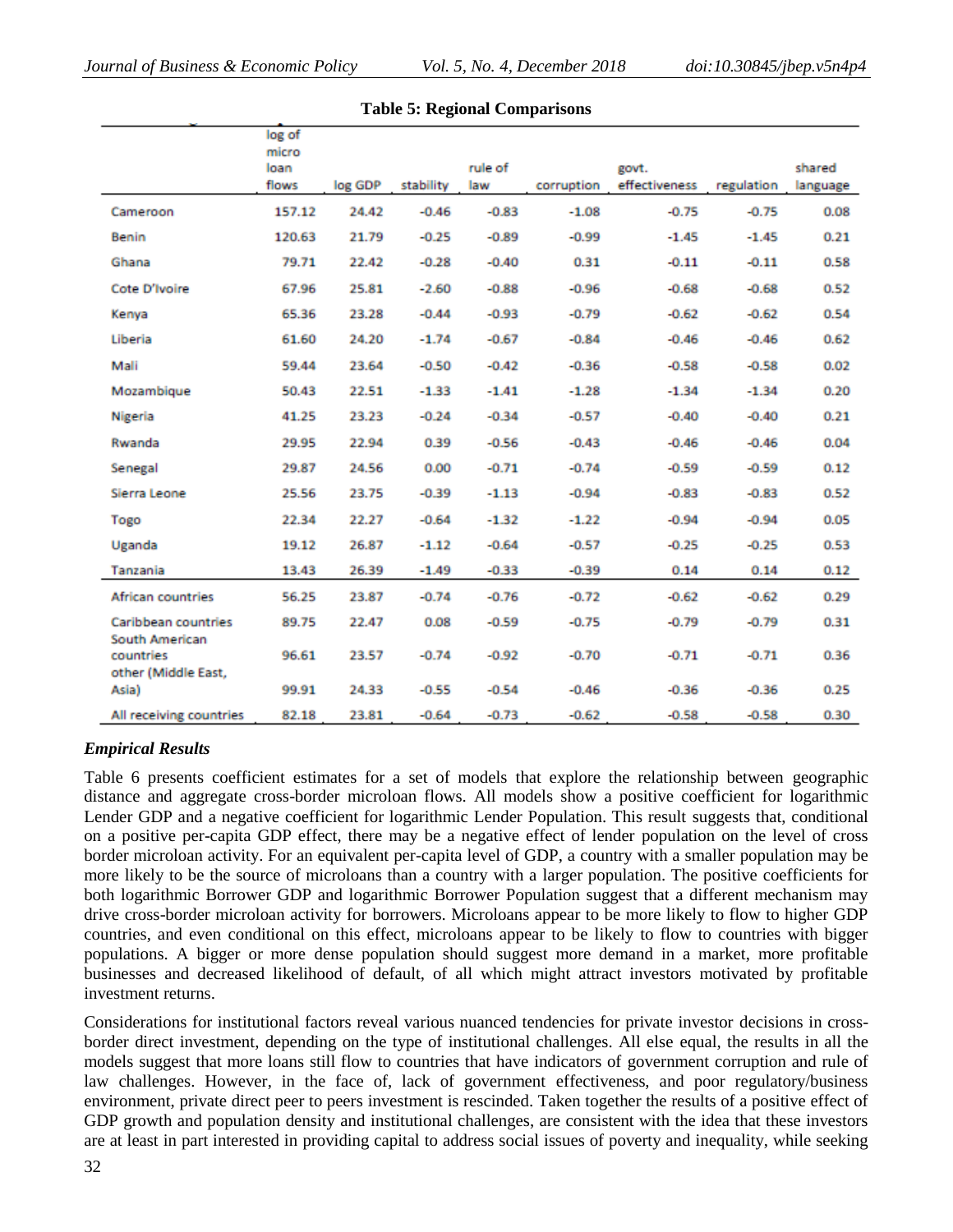relatively stable and assured returns to their investment. They might seek to contribute to fill funding gaps where institutions might be weaker, but whose countries nonetheless, show some promising business prospects, and shun away in contexts of more systemic instability and high risk and regulatory contrite business environment.

Turning to the independent effects of cultural elements, models 1-6 present separate estimations of the combined impact of cultural elements, including geographic distance, socioeconomic differences, shared language and religions, and colonial/historical relationships legacies on microloan flows. Cultures and socioeconomic resources are not independently distributed across worldwide geographies. In order to partially address possible confounds between geographic and cultural/socioeconomic distance, we control for geographic distance in all presented models. Prior research also suggests that cross-country differences may have distinct components that can affect cross-border investment (Berry et al., 2010; Dow & Ferencikova, 2010; Dow & Karunaratna, 2006). With this in mind, Models 1-5 test individual dimensions of socio-economic resources and cultural similarity separately, while Model 6 tests the simultaneous effect of all of these components.

|                               | Model 1    | Model 2    | Model 3    | Model 4    | Model 5    | Model 6    | Model 7    |
|-------------------------------|------------|------------|------------|------------|------------|------------|------------|
| Control Variables             |            |            |            |            |            |            |            |
| Log(Lender GDP)               | $1.70***$  | 3.48***    | 3.17***    | $3.51***$  | $3.53***$  | $1.40***$  | $3.11***$  |
|                               |            |            |            |            |            |            |            |
|                               | (0.01)     | (0.01)     | (0.01)     | (0.01)     | (0.01)     | (0.01)     | (0.10)     |
| Log(Lender Population)        | $-0.36***$ | $-2.08***$ | $-1.91***$ | $-2.11***$ | $-2.12***$ | $-0.23***$ | $-1.87***$ |
|                               | (0.01)     | (0.01)     | (0.01)     | (0.01)     | (0.01)     | (0.01)     | (0.00)     |
| Log(Borrower GDP)             | $3.19***$  | 2.85***    | 2.87***    | $2.85***$  | 2.85***    | $3.16***$  | 2.85***    |
|                               | (0.02)     | (0.02)     | (0.02)     | (0.02)     | (0.02)     | (0.02)     | (0.00)     |
| Log(Borrower Population)      | 3.15***    | $6.19***$  | 5.71***    | 5.56***    | 5.15***    | 5.38***    | 3.36       |
|                               | (0.15)     | (0.15)     | (0.15)     | (0.15)     | (0.15)     | (0.15)     | €          |
| <b>Borrower Stability</b>     | $-0.82***$ | $-0.95***$ | $-0.93***$ | $-0.90***$ | $-0.90***$ | $-0.95***$ | $-933$     |
|                               | (0.01)     | (0.01)     | (0.01)     | (0.01)     | (0.01)     | (0.01)     | c          |
| Borrower Rule of Law          | $0.78***$  | $1.23***$  | 0.99***    | $1.02***$  | $1.02***$  | $1.13***$  | .874       |
|                               | (0.03)     | (0.03)     | (0.03)     | (0.03)     | (0.03)     | (0.03)     | c          |
| Borrower Control of           | $0.29***$  | $0.15***$  | $0.11***$  | $0.13***$  | $0.12***$  | $0.38***$  | .087       |
| Comuption                     | (0.02)     | (0.02)     | (0.02)     | (0.02)     | (0.02)     | (0.02)     |            |
| <b>Borrower Government</b>    | $-1.14***$ | $-1.22***$ | $-1.27***$ | $-1.23***$ | $-1.24***$ | $-1.11***$ | $-1.41**$  |
| <b>Effectiveness</b>          | (0.02)     | (0.02)     | (0.02)     | (0.02)     | (0.02)     | (0.02)     | C          |
| Borrower Regulatory Quality   | $-0.44***$ | $-0.33***$ | $-0.29***$ | $-0.31***$ | $-0.32***$ | $-0.43***$ | Omitted    |
|                               | (0.03)     | (0.03)     | (0.03)     | (0.03)     | (0.03)     | (0.03)     |            |
|                               |            |            |            |            |            |            |            |
| Independent Variables         |            |            |            |            |            |            |            |
| Log(Distance)                 | $-0.09***$ | $-0.10***$ | $0.11***$  | $-0.06***$ | $-0.10***$ | $0.13***$  | .144       |
|                               | (0.00)     | (0.00)     | (0.00)     | (0.00)     | (0.00)     | (0.00)     | C          |
| <b>Industrial Development</b> | $1.99***$  |            |            |            |            | 1.83***    | Omitted    |
| Difference                    | (0.01)     |            |            |            |            | (0.01)     |            |
| <b>Education Difference</b>   |            | $0.19***$  |            |            |            | $0.33***$  |            |
|                               |            | (0.00)     |            |            |            | (0.00)     |            |
| <b>Shared Languages</b>       |            |            | 0.95***    |            |            | $0.97***$  | $1.01***$  |
|                               |            |            | (0.00)     |            |            | (0.00)     |            |
| <b>Religious Distance</b>     |            |            |            | $-0.32***$ |            | $-0.20***$ |            |
|                               |            |            |            | (0.00)     |            | (0.00)     |            |
| <b>Colonial Relationship</b>  |            |            |            |            | $-0.38***$ | $-0.76***$ |            |
|                               |            |            |            |            | (0.01)     | (0.01)     |            |
| Country fixed effects         | No         | No         | No         | No         | No         | No         |            |
| Years fixed effects           | yes        | Yes        | Yes        | Yes        | Yes        | Yes        |            |
| Constant                      | $-160.35$  | $-213.89$  | $-202.91$  | $-204.98$  | $-198.87$  | $-188.99$  |            |
| $ln(\alpha)$                  | 2.42       | 2.77       | 2.73       | 2.70       | 2.65       | 2.74       |            |
| Wald $x^2$                    | 1708886    | 1692226    | 1805838    | 1699369    | 1687892    | 1848865    |            |
| N                             | 6514       | 6514       | 6514       | 6264       | 6514       | 6264       |            |

#### **Table 6: Robust Poisson Estimates of Aggregate Microloan Flow**

Notes: \*p<0.05, \*\*p<0.01, \*\*\*p<0.001. Standard errors in parentheses. Four year dummy variables (years 2007-2010) not shown.

Models 1 and 2 provide first tests of the first part of Hypothesis 3 In both Models 1 and 2, we find negative and statistically significant coefficients for Log (Distance). These results suggest that peer-topeer micro-lending platform investors are more likely to invest in projects that are geographically closer rather than those that are geographically distant. 3

Models 1 and 2 also test the relationship between socioeconomic resource differences and crossborder loan flows. Model 1 tests this relationship for industrial development resources. The positive and statistically significant coefficient for Industrial Development Difference suggests that peer-to-peer micro-lenders are more likely to make loans to entrepreneurs in developing countries that have less industrial development than their home country. Model 2 explores a similar relationship for education. The positive and statistically significant coefficient for Education Difference likewise suggests that peerto- peer micro-lenders are more likely to make loans to entrepreneurs in developing countries that have lower levels of education than exist in their home country. Taken together, these two results provide strong support of Hypothesis 1.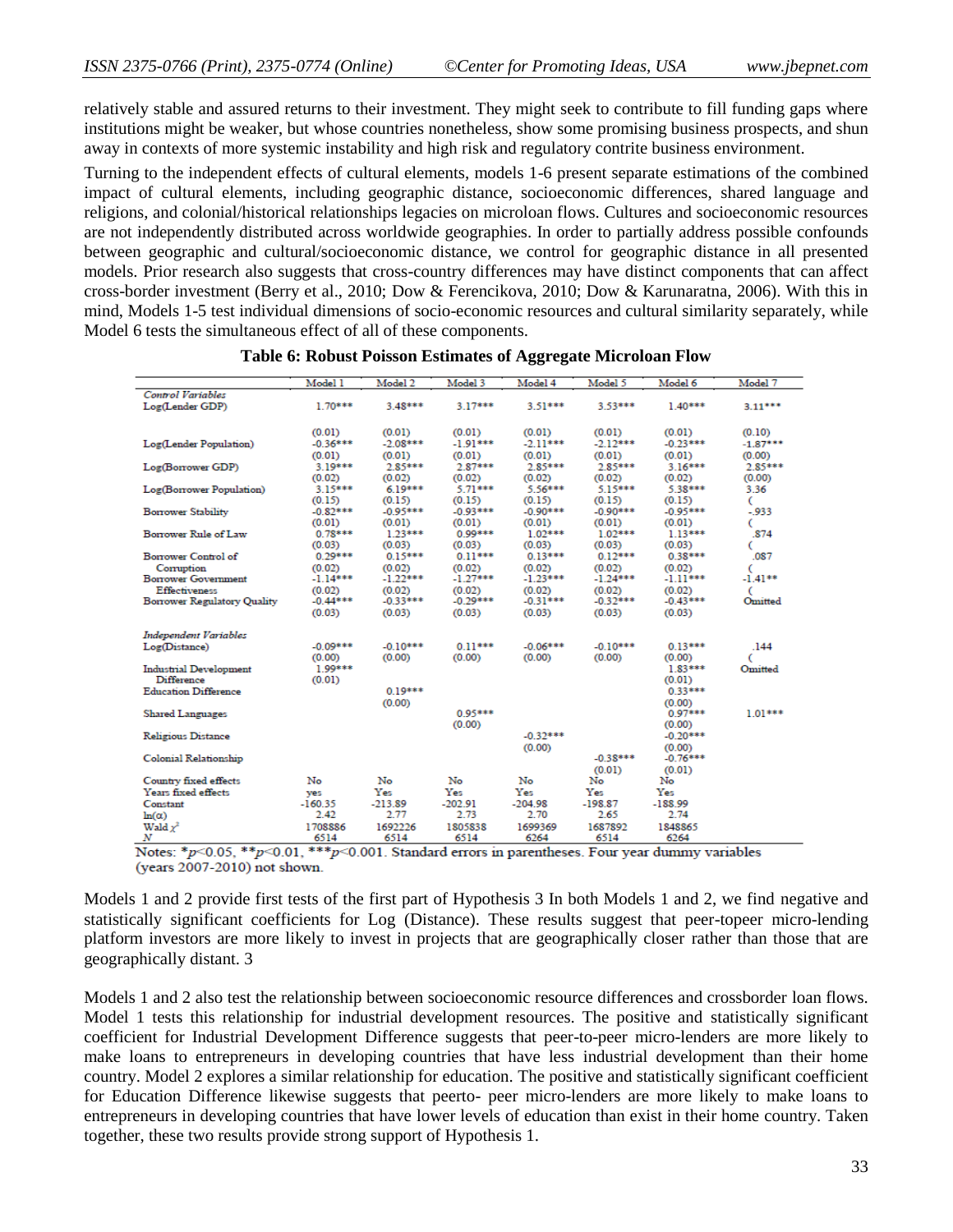Models 3-5 test our hypothesis about the relationship between cultural similarity and cross-border micro-lending. In Model 3 we find a positive and statistically significant coefficient for Shared Languages. This result suggests that peer-to-peer micro-lenders are more likely to lend to an entrepreneur in a country where people speak similar languages than they are to invest in an entrepreneur in a country where people speak different languages. Model 4 provides a similar test for religious similarities. The negative and statistically significant coefficient for Religious Distance suggests that microfinance investors are more likely to invest in borrowers in countries where people practice similar religions than they are to invest in borrowers in countries where people practice different religions. Both of these results provide strong support for Hypothesis 2. We further test our cultural similarity hypothesis in Model 5 by exploring former colonial relationships. In this model, the negative and statistically significant coefficient for Colonial Relationship suggests that lenders are less likely to lend to borrowers in countries with which they share a colonial history than they are to lend to borrowers in countries with which they do not share a colonial history. Turning again to hypothesis 3, across the three models, the coefficient for Log (Distance) varies in sign, depending on whether or not shared language and other cultural factors are controlled for the coefficient for Log (Distance) is positive in Model 2 and 6 signaling that distance, while negatively related with investment flows is positive in a context of technology which bridges physical distance and reinforces connections through shared language and other basis of cultural affinity, when all socioeconomic resource difference and cultural similarity mechanisms are controlled for, peer-to-peer micro-lenders are more likely to provide capital to entrepreneurs in more geographically distant countries than they are to provide capital to entrepreneurs in geographically proximate countries.

The model may suffer from endogeneity bias if country-specific institutional context, which we assumed are independently determined are in fact jointly determined with cross-border investment flows. For example, it may be that a country like India where English is spoken will receive more foreign direct investment from English speaking country like the U.S., with one of the largest borrowers' base, regardless, because of a reputation and knowledge that microfinance institutions have proven to work there. If such is the case, the positive relationship between shared language and investment flow might be confounded by some country specific effect, like India. To address this set of concerns in the final model 7, we control for country fixed effects, by including a dummy for all the borrower countries in the dataset. The result suggests that the positive effects of GDP of the borrower and cultural similarity through shared language, in the investment decision of the private peer to peer lenders, remain robust to this more rigid empirical estimation procedure. But in addition, the impeding effect on foreign direct investment, of lack of government effectiveness remains also robust even in a social investment peer to peer context, irrespective of controls for countries fixed effects. This result reinforces the role of economic and cultural factors in the investors' decision to invest in cross-country investment. It also confirms previous finding for traditional foreign direct investment, which suggest that institutional stability is also a complementary and necessary element in facilitating funding to developing countries.

Using the country fixed effect model (7), we estimate the marginal effects of receiving countries specific effect on the extant of attraction of peer-to-peers investment flows (Figure 3). Controlling for all the various characteristics, the model predicts significantly positive investment flows associated with some countries in Africa, namely Benin, Mali, Mozambique, Rwanda and Senegal.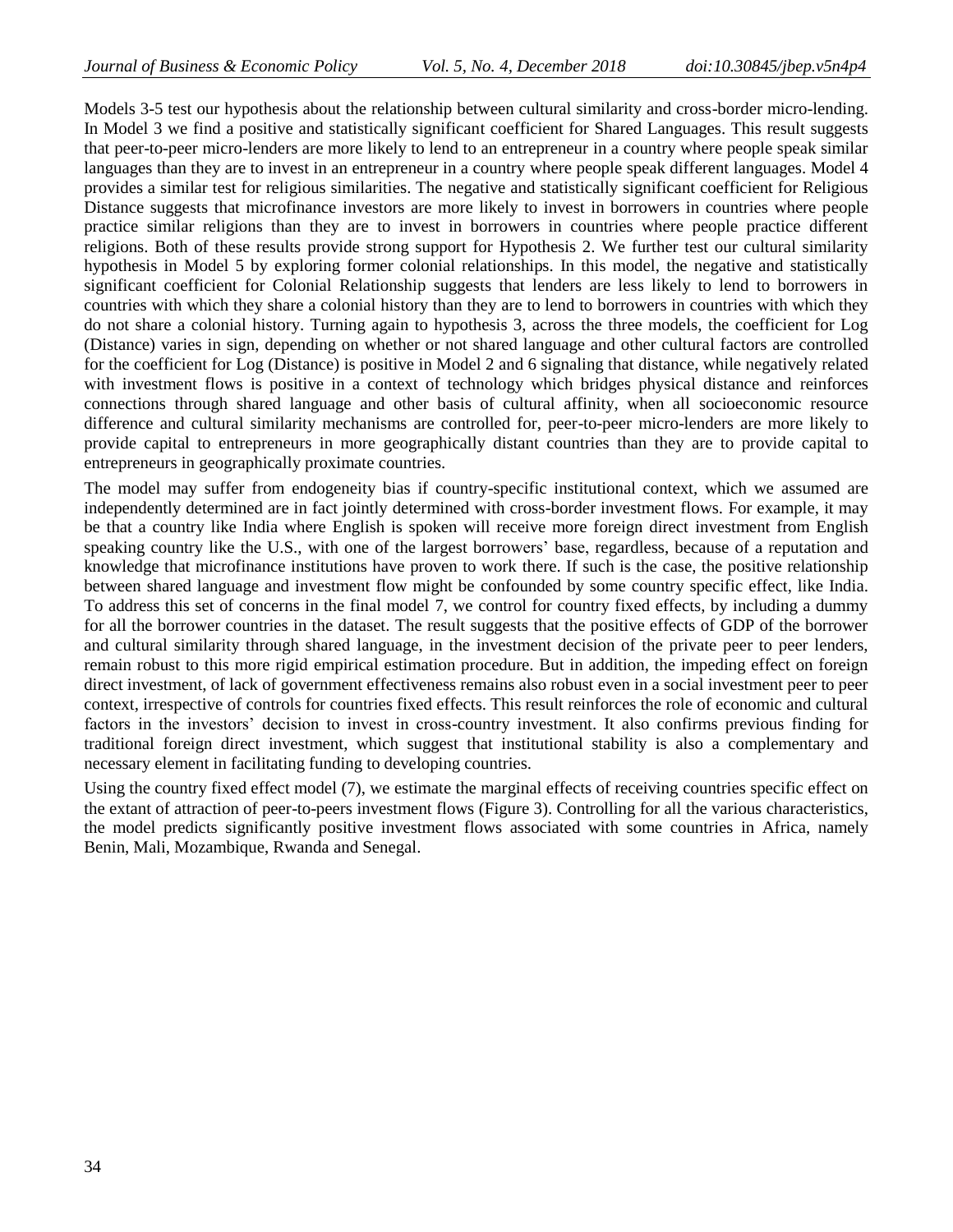

# **Figure 3: Predicted Margins of Receiving Country-Specific Fixed Effects on Peer to Peer Micro-lending Flows**

\*\*\*Significant at .001; \*\*Significant at .05. Predicted margins based on model (7).

# *6. Conclusions and Implications*

The purpose of this study was to identify the effect of cross-country differences on investment flows through peer-to-peer micro-lending by using data from the Kiva platform. We hypothesized that investors are more likely to provide loans to developing country entrepreneurs that are culturally similar, have fewer socioeconomic resources, and are geographically-distant. Our results illustrate the theoretical and empirical value of examining each of these dimensions of cross-country differences separately, and broadly support each of our hypotheses.

The results from our full model provide support for each of our three proposed hypotheses. When modeled simultaneously, investors using peer-to-peer micro-lending platforms are more likely to invest in developing country entrepreneurs that are geographically distant, who live in countries with less education and industrial development, but speak similar languages and practice similar religions. While distance potentially matters investors appear to have a preference to invest in countries that share cultural and language commonality; along with, considerations for the market opportunities for the investment, taking precedence in the investors' choice. In this sense, our findings suggest that lenders in our sample may be more focused on this fundamental purpose of micro-lending than other investors. This result is consistent with our conjecture that cultural and socioeconomic resources may not be uniformly distributed throughout geographic proximity. To the extent that this is true, our results are consistent with increasing calls to disaggregate the dimensions of cross-country differences as predictors of foreign investment. Independent of culture and market opportunities, countries with more institutional challenges that directly affect investment including instability and regulatory weakness might find it hard to attract investment, even if also social impact motivated.

Our study does have a number of limitations, each of which points toward a potential direction for future research. A first limitation concerns the source of our data on micro-lending organizations. In as much as we obtain these data from Kiva, our sample may not accurately reflect the broader population of micro-lending organizations. It may well be the case that investors who choose to provide loans through Kiva are systematically different than other investors currently involved in cross-border global microfinance.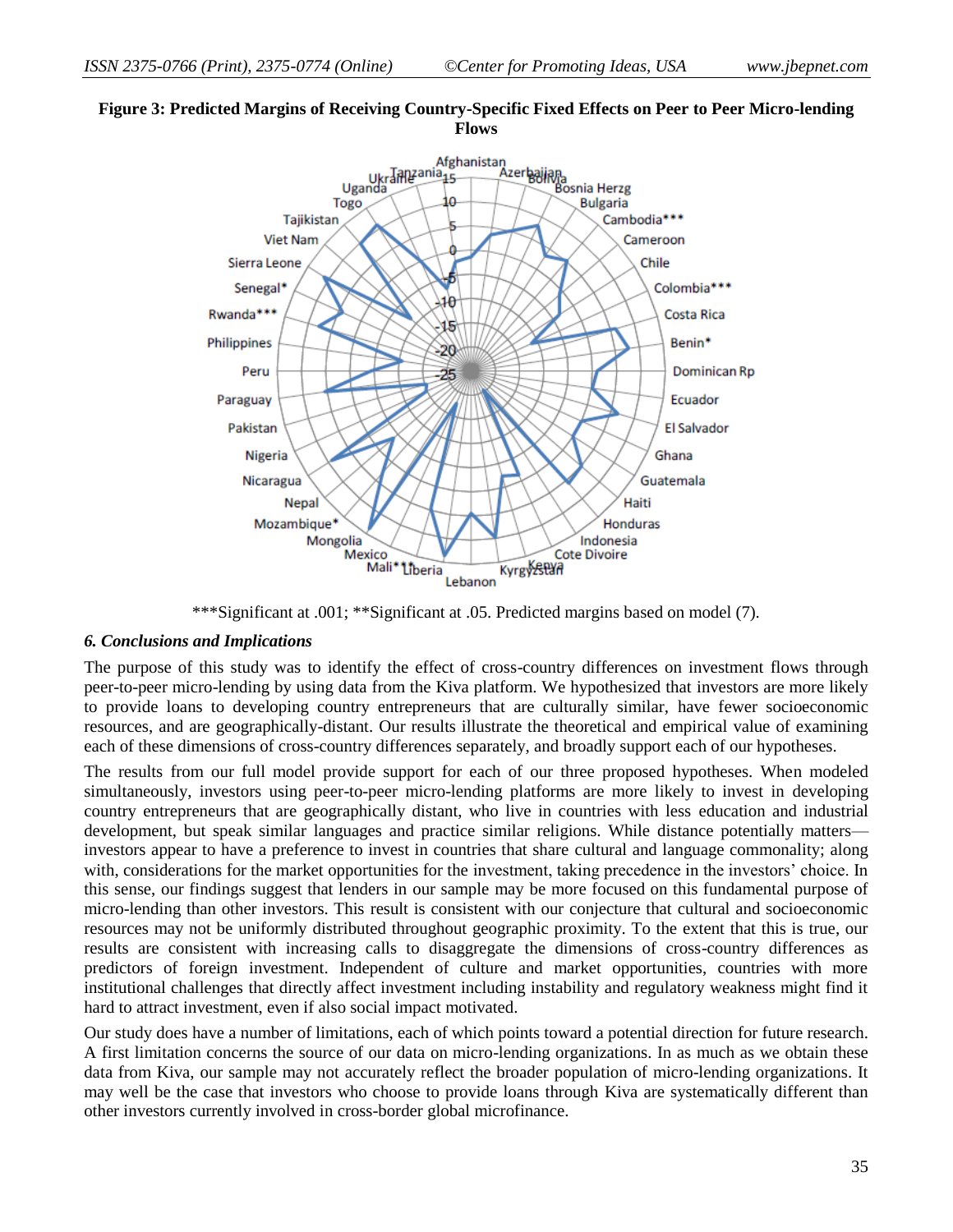Moreover, while Kiva is a U.S.  $501(c)(3)$  non-profit organization, and complies with all related regulations in reporting its own financial statements, the validity of our data are limited by any flaws that might exist in Kiva's reporting practices. Future researchers might productively expand on our findings by exploring data from other micro-lending platforms. An additional limitation concerns the specificity of our control variables. Our control variables attempt to account for variation in micro-lending activity that might arise from lender concern about the financial health of the developing country entrepreneur they might invest in. Our control variables are all measured at the country level, rather than at the individual or individual firm level. Future researchers might usefully expand on our study by identifying individual or firm-level measures of investment to more fully address the decision of private individual investors.

These issues notwithstanding, peer-to-peer provision of loans may play an important role in providing small entrepreneurs in developing economies access to global capital markets. The adoption of innovative ideas such as the peer-to-peer micro-lending mechanism in these emerging and developing economies is of increasing importance in international business and economic development. To the extent that policy makers and practitioners are interested in expanding access to capital markets for more credit constrained entrepreneurs, it is likely that that the structure of social relationships between providers and users of capital will need to be closely attended to, pragmatically in a context of stability and regulatory environment that makes attractive such investments. We hope that this work can serve as a step towards better understanding how private direct investment decisions (whether primarily profit or socially motivated) connect with these processes.

#### *References*

- Anderson, J. E., & van Wincoop, E. (2003). Gravity with Gravitas : A Soiution to the Border Puzzle. American Economic Review, 93(1), 170–192.
- Battilana, J., & Dorado, S. (2010). Building Sustainable Hybrid Organizations: The Case of Commercial Microfinance Organizations. Academy of Management Journal, 53(6), 1419–1440.
- Bénassy-Quéré, A., Coupet, M., & Mayer, T. (2007). Institutional Determinants of Foreign Direct Investment. World Economy, 30(5), 764–782. doi:10.1111/j.1467-9701.2007.01022.x
- Benito, G. R. G., & Gripsrud, G. (1992). The Expansion of Foreign Direct Investments: Discrete Rational Location Choices or a Cultural Learning Process? Journal of International Business Studies, 23(3), 461–476.
- Bergstrand, J. H. (1985). The Gravity Equation in International Trade: Some Microeconomic Foundations and Empirical Evidence. Review of Economics and Statistics, 67(3), 474–481.
- Bergstrand, J. H. (1989). The Generalized Gravity Equation, Monopolistic Competition, and the Factor- Proportions Theory in International Trade. Review of Economics and Statistics, 71(1), 143–153.
- Berry, H., Guillén, M. F., & Zhou, N. (2010). An institutional approach to cross-national distance. Journal of International Business Studies, 41(9), 1460–1480. doi:10.1057/jibs.2010.28
- Brainard, S. L. (1997). An Empirical Assessment of the Proximity-Concentration Trade-off Between Multinational Sales and Trade. American Economic Review, 87(4), 520–544.
- Carr, D. L., Markusen, J. R., & Maskus, K. E. (2001). Estimating The Knowledge-Capital Model of the Multinational Enterprise. American Economic Review, 91(3), 693–708.
- Correlates of War 2 Project. (n.d.). Colonial/Dependency Contiguity Data, 1816-2002. Version 3.0. Retrieved September 21, 2013, from http://correlatesofwar.org
- Cull, R., Demirgüç-Kunt, A., & Morduch, J. (2009). Microfinance Meets the Market. Journal of Economic Perspectives, 23(1), 167–192.
- Davidson, W. H. (1980). The Location of Foreign Direct Investment Activity: Country Characteristics and Experience Effects. Journal of International Business Studies, 11(2), 9–22.
- Dow, D., & Ferencikova, S. (2010). More than just national cultural distance: Testing new distance scales on FDI in Slovakia. International Business Review, 19(1), 46–58. doi:10.1016/j.ibusrev.2009.11.001
- Dow, D., & Karunaratna, A. (2006). Developing a Multidimensional Instrument to Measure Psychic Distance Stimuli. Journal of International Business Studies, 37(5), 578–602.
- Dunning, J. H. (1998). Location and the Multinational Enterprise: A Neglected Factor? Journal of International Business Studies, 29(1), 45–66.
- Erramilli, M. K. (1991). The experience factor in foreign market entry behavior of service firms. Journal of International Business Studies, 22(3), 479–501.
- Ghoshal, S., & Bartlett, C. A. (1988). Creation, adoption, and diffusion of innovations by subsidiaries of multinational corporations. Journal of International Business Studies, 19(3), 365–388.